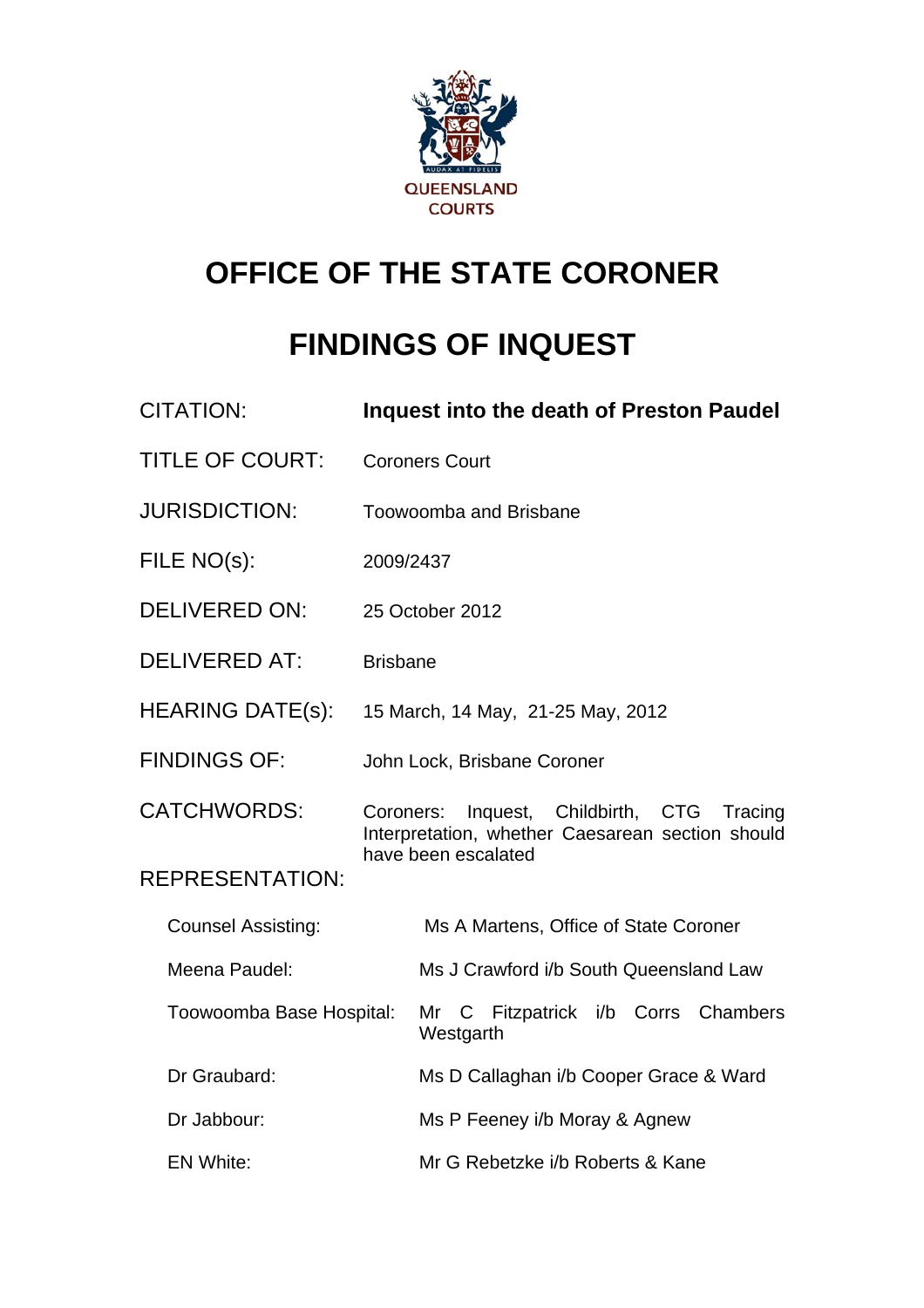| CTG Sticker now adopted by Toowoomba Hospital                               |  |
|-----------------------------------------------------------------------------|--|
| RANZCOG Guidelines for Fetal Monitoring and Cardiotocography (CTG           |  |
|                                                                             |  |
|                                                                             |  |
|                                                                             |  |
|                                                                             |  |
|                                                                             |  |
|                                                                             |  |
| The Admissibility of Evidence and the Standard of Proof 7                   |  |
|                                                                             |  |
|                                                                             |  |
|                                                                             |  |
|                                                                             |  |
| Communication difficulties and adverse outcomes in health care and          |  |
|                                                                             |  |
|                                                                             |  |
|                                                                             |  |
|                                                                             |  |
|                                                                             |  |
|                                                                             |  |
|                                                                             |  |
|                                                                             |  |
|                                                                             |  |
|                                                                             |  |
|                                                                             |  |
|                                                                             |  |
|                                                                             |  |
|                                                                             |  |
|                                                                             |  |
|                                                                             |  |
|                                                                             |  |
|                                                                             |  |
|                                                                             |  |
| Exercise of discretion of the Coroner to refer any party in accordance with |  |
|                                                                             |  |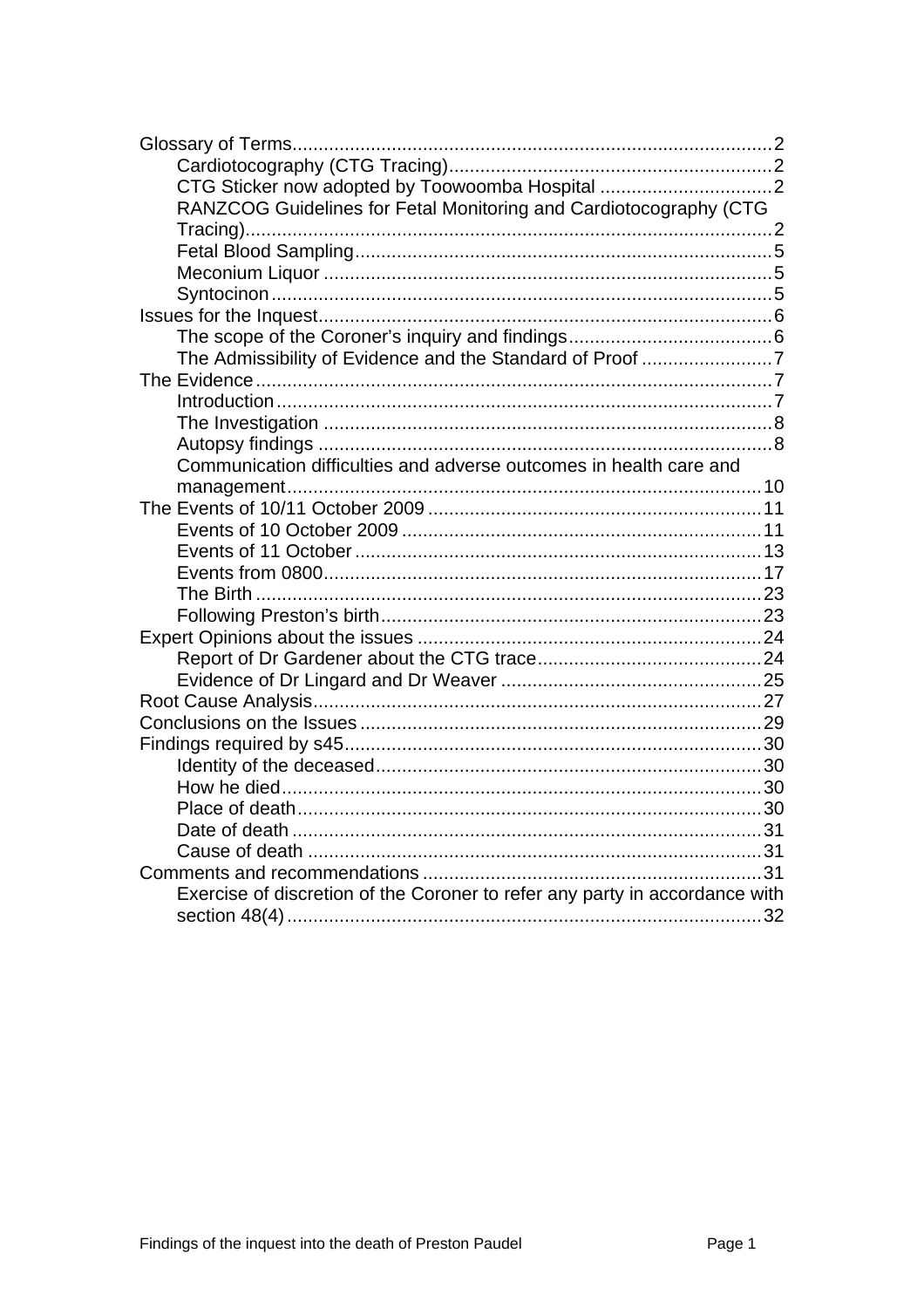## <span id="page-2-0"></span>**Glossary of Terms**

## **Cardiotocography (CTG Tracing)**

CTG tracing is a device which is attached to the mother as a screening tool for the purpose of intrapartum fetal monitoring. It records the fetal heartbeat and uterine contractions. CTG tracing is an important tool to assist in clinical decision making about fetal condition. The purpose of such monitoring is to prevent fetal morbidity due to reduced oxygen levels to the fetus (hypoxia). It is not required for low risk pregnancies.

There are five elements, which need to be assessed in the course of interpreting CTG tracing including the baseline, accelerations, variability, decelerations and the duration and frequency of contractions.

## **CTG Sticker now adopted by Toowoomba Hospital**

| CTC REVIEW - WOMEN'S HEALTHUNIT (HARPISON)                                                                                                                                                                                     |                                                                                                                                            |
|--------------------------------------------------------------------------------------------------------------------------------------------------------------------------------------------------------------------------------|--------------------------------------------------------------------------------------------------------------------------------------------|
|                                                                                                                                                                                                                                | Date <i>manual barraced assessas</i> Timeframe: From <i>manual manual Toleranom manual</i> Gestation manual manual manual Pulse manual pom |
|                                                                                                                                                                                                                                | Indication for CTG (Determine Risk) components are constructed and communical communications are constructed and anti-                     |
|                                                                                                                                                                                                                                |                                                                                                                                            |
|                                                                                                                                                                                                                                |                                                                                                                                            |
|                                                                                                                                                                                                                                |                                                                                                                                            |
| Absent<br>Accelerations (>15 bpm for >15 secs)   Present.                                                                                                                                                                      |                                                                                                                                            |
| Decelerations: Nil Early<br>Variable<br>Late                                                                                                                                                                                   | Complicated Variable<br>Depthbpm<br>Frequency                                                                                              |
| Overall Assessment: Normal<br>Abnormal                                                                                                                                                                                         | with risk of fetal compromise: unlikely may be very likely                                                                                 |
| Management Plan , when were returning the content and content the content of the content of the content of the content of the content of the content of the content of the content of the content of the content of the conten |                                                                                                                                            |
|                                                                                                                                                                                                                                | та следние се наполнение диамографизира официонали по промоглави отливать по помого помощной по помого помого помого по                    |
|                                                                                                                                                                                                                                |                                                                                                                                            |
| Findings discussed with woman?<br>l Yes                                                                                                                                                                                        | No Il 'No', document reason in woman's chart.                                                                                              |
|                                                                                                                                                                                                                                |                                                                                                                                            |
|                                                                                                                                                                                                                                |                                                                                                                                            |
|                                                                                                                                                                                                                                | After to Intraportion Record INdex section)<br>10/2010<br>$-250$                                                                           |

This sticker is attached to the CTG trace at the time of each review.

### **RANZCOG Guidelines for Fetal Monitoring and Cardiotocography (CTG Tracing)**

This section has been reproduced from the comprehensive submissions of Counsel Assisting, Ms Martens.

The RANZCOG guideline notes as a good practice for women receiving continuous electronic fetal monitoring, that the CTG should be reviewed at least every 15 – 30 minutes. It should be regularly recorded, either by written or electronic entry in the medical record also that the CTG has been reviewed.

Definitions in relation to fetal monitoring of the fetal heart rate ("FHR") are contained in Appendix E of the Royal and New Zealand College of Obstetrics and Gynaecology  $(RANZCOG)$  guidelines<sup>[1](#page-2-1)</sup>. They are as follows:

<span id="page-2-1"></span> 1 Exhibit E1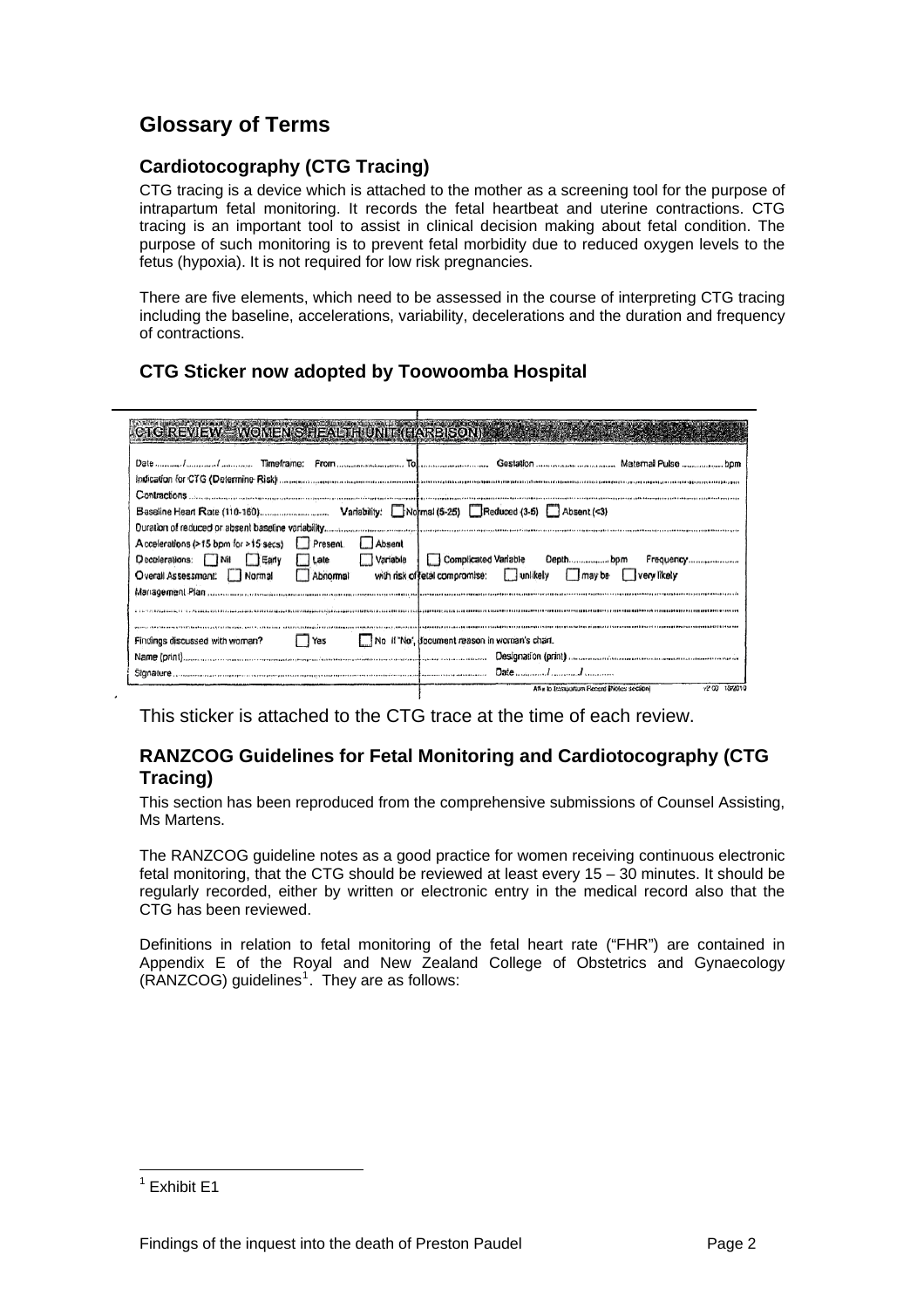| Term                                            |          | <b>Definition</b>                                                                                                                                                                                                                                                                                                                                                                 |
|-------------------------------------------------|----------|-----------------------------------------------------------------------------------------------------------------------------------------------------------------------------------------------------------------------------------------------------------------------------------------------------------------------------------------------------------------------------------|
| rate:                                           |          | Baseline fetal heart The mean level of the FHR when this is stable, excluding accelerations<br>and decelerations. it is determined over a time period of 5 or 10<br>minutes and expressed<br>in bpm. Preterm fetuses tend to have values towards the upper end of<br>this range.<br>A trend to a progressive rise in the baseline is important as well as the<br>absolute values. |
| Normal Baseline<br>Bradycardia:<br>Tachycardia: |          | 1.FHR 110 160 bpm<br>2.<110 bpm<br>3.>160 bpm                                                                                                                                                                                                                                                                                                                                     |
|                                                 |          | <b>Baseline variability:</b> The minor fluctuations in the baseline FHR. It is assessed by<br>estimating the difference in beats per minute between the highest peak<br>and lowest trough of fluctuation in one minute segments of the trace.                                                                                                                                     |
| Normal<br>variability:                          | baseline | 25. $5 - 25$ bpm between contractions                                                                                                                                                                                                                                                                                                                                             |
| Reduced<br>variability:                         | baseline | $26.3 - 5$ bpm                                                                                                                                                                                                                                                                                                                                                                    |
| Absent<br>variability                           | baseline | $27. < 3$ bpm                                                                                                                                                                                                                                                                                                                                                                     |
| Increased<br>variability                        | baseline | $28. > 25$ bpm                                                                                                                                                                                                                                                                                                                                                                    |
| Sinusoidal:                                     |          | A regular oscillation of the baseline FHR resembling a sine wave. This<br>smooth, undulating pattern is persistent, has a relatively fixed period of<br>2-5 cycles per minute and an amplitude of 5-15 bpm above and below<br>the baseline.<br>Baseline variability is absent and there are no accelerations.                                                                     |
| <b>Accelerations:</b>                           |          | Transient increases in FHR of 15 bpm or more above the baseline and<br>lasting<br>15 seconds. Accelerations in the preterm fetus may be of lesser<br>amplitude and<br>shorter duration. The significance of no accelerations on an otherwise<br>normal<br><b>CTG</b> is unclear.                                                                                                  |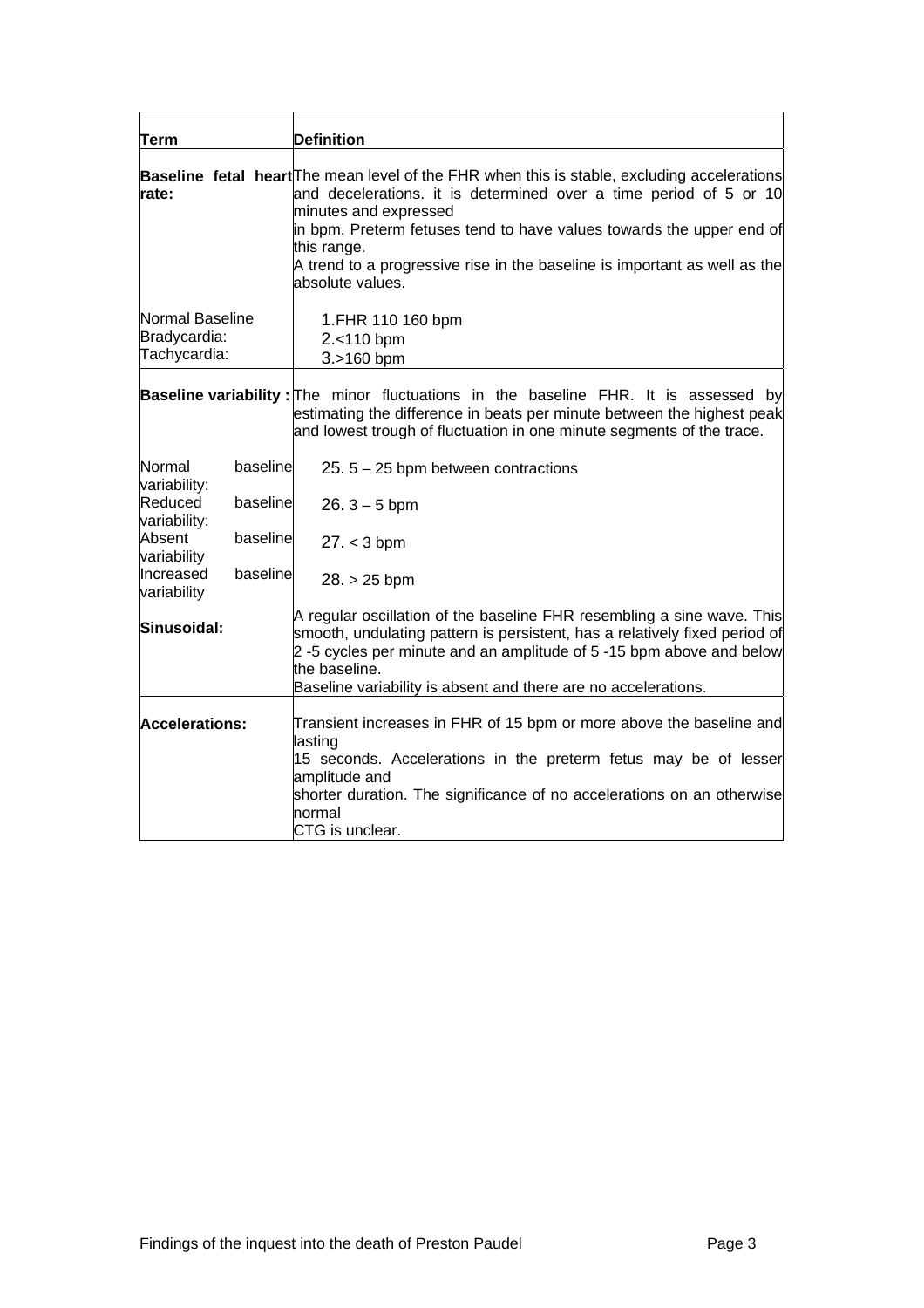| <b>Decelerations:</b>       | Transient episodes of decrease of FHR below the baseline of more<br>than 15 bpm lasting at least 15 seconds, conforming to one of the<br>patterns below:                                                                                                                                                                                                                                                                                                                                                                                              |
|-----------------------------|-------------------------------------------------------------------------------------------------------------------------------------------------------------------------------------------------------------------------------------------------------------------------------------------------------------------------------------------------------------------------------------------------------------------------------------------------------------------------------------------------------------------------------------------------------|
| Early decelerations:        | Uniform, repetitive decrease of FHR with slow onset early in the<br>contraction and slow return to baseline by the end of the contraction.                                                                                                                                                                                                                                                                                                                                                                                                            |
| Variable<br>decelerations:  | Repetitive or intermittent decreasing of FHR with rapid onset and<br>recovery. Time relationships with contraction cycle may be variable but<br>most commonly occur simultaneously with contractions.                                                                                                                                                                                                                                                                                                                                                 |
| decelerations:              | Complicated variable The following additional features increase the likelihood of fetal<br>hypoxia:<br>1. Rising baseline rate or fetal tachycardia.<br>2. Reducing baseline variability.<br>3. Slow return to baseline FHR after the end of the contraction.<br>4. Large amplitude (by 60 bpm or to 60 bpm) and/or long duration<br>(60 secs).<br>5. Loss of pre and post deceleration shouldering (abrupt brief<br>increases in FHR baseline).<br>6. Presence of post deceleration smooth overshoots (temporary<br>increase in FHR above baseline). |
| Prolonged<br>decelerations: | Decrease of FHR below the baseline of more than 15 bpm for longer<br>than 90 seconds but less than 5 minutes.                                                                                                                                                                                                                                                                                                                                                                                                                                         |
| Late decelerations:         | Uniform, repetitive decreasing of FHR with, usually, slow onset mid to<br>end of the contraction and nadir more than 20 seconds after the peak<br>of the contraction and ending after the contraction. In the presence of a<br>non-accelerative trace with baseline variability $<$ 5, the definition would<br>include decelerations <15 bpm                                                                                                                                                                                                          |

The RANZCOG guideline contains the following good practice note for assessing CTG's:

#### **The normal CTG is associated with a low probability of fetal compromise and has the following features:**

1.Baseline rate 110 – 160

2. Baseline variability of  $5 - 25$  bpm

3.Accelerations 15bpm for 15 seconds

4.No decelerations

All other CTG's are by this d efinition abnormal and require further evaluation taking into account the full clinical picture

#### **The following features are unlikely to be associated with significant fetal compromise when occurring in isolation:**

1.Baseline rate 100 – 109

2. Absence of accelerations

3.Early decelerations

4.Variable decelerations without complicating features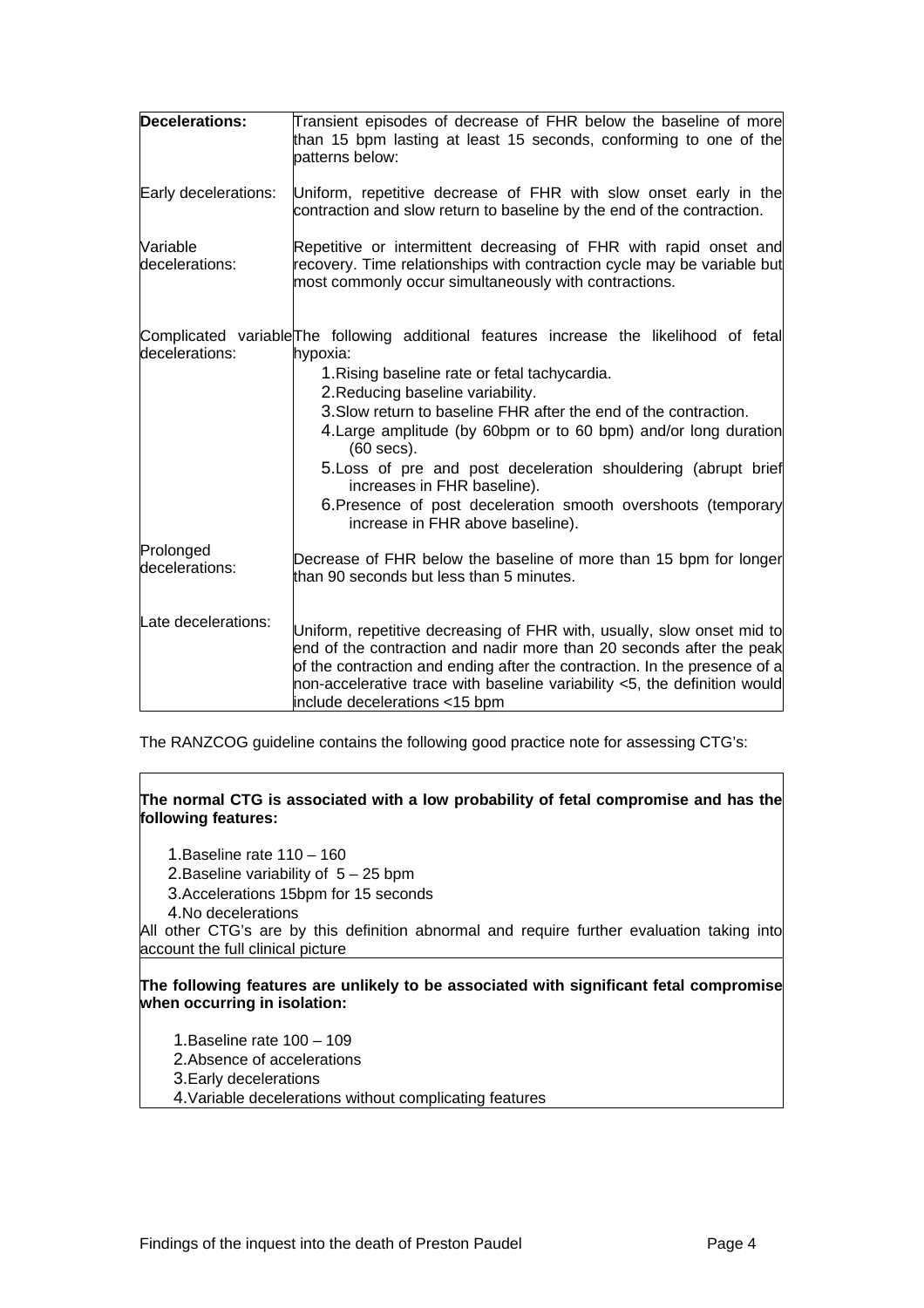<span id="page-5-0"></span>**The following features may be associated with significant fetal compromise and require further action**, **such as described in Guideline 10:** 

1.Fetal tachycardia. 2.Reduced baseline variability. 3.Complicated variable decelerations. 4.Late decelerations

5.Prolonged decelerations

**The following features are very likely to be associated with significant fetal compromise and require immediate management** , **which may include urgent delivery:**

41. Prolonged bradycardia (<1 00 bpm for > 5 minutes)

- 42. Absent baseline variability
- 43. Sinusoidal pattern
- 44. Complicated variable decelerations with reduced baseline variability

#### See Appendix E for definitions

A deceleration is not automatically a cause for alarm and it happens particularly in labour when the baby is being squeezed by the uterus.

The RANZCOG guideline number 11 notes that in clinical situations where the FHR is considered abnormal, immediate management includes: identification of any reversible cause of the abnormality and initiation of appropriate action (eg., correction of maternal hypotension, cessation of oxytocin) and initiation or maintenance of continuous electronic fetal monitoring. Consideration of further fetal evaluation or delivery should occur if a significant abnormality persists.

The RANZCOG guideline also recommends using fetal blood sampling ("FBS") to reduce the rates of increased intervention associated with electronic fetal monitoring.

## **Fetal Blood Sampling**

Fetal Blood Sampling is a procedure used during labour to confirm whether fetal oxygenation is sufficient. It is performed by creating a shallow cut to the scalp and taking a blood sample. Two constituents that are commonly tested by this procedure are pH and lactate. A low pH and high level of lactate indicate there is acidosis, which is associated with hypoxia. The testing is relatively easy to perform but there must be access to the baby's scalp.

#### **Meconium Liquor**

When meconium (the earliest stools of an infant) is expelled into the amniotic fluid the fluid becomes stained. The presence of meconium liquor is recognised by medical staff as a sign of potential fetal distress.

#### **Syntocinon**

Syntocinon is a synthetic form of oxytocin, a natural hormone released in large amounts during labor, facilitating birth. The synthetic version is used for labour induction or augmentation.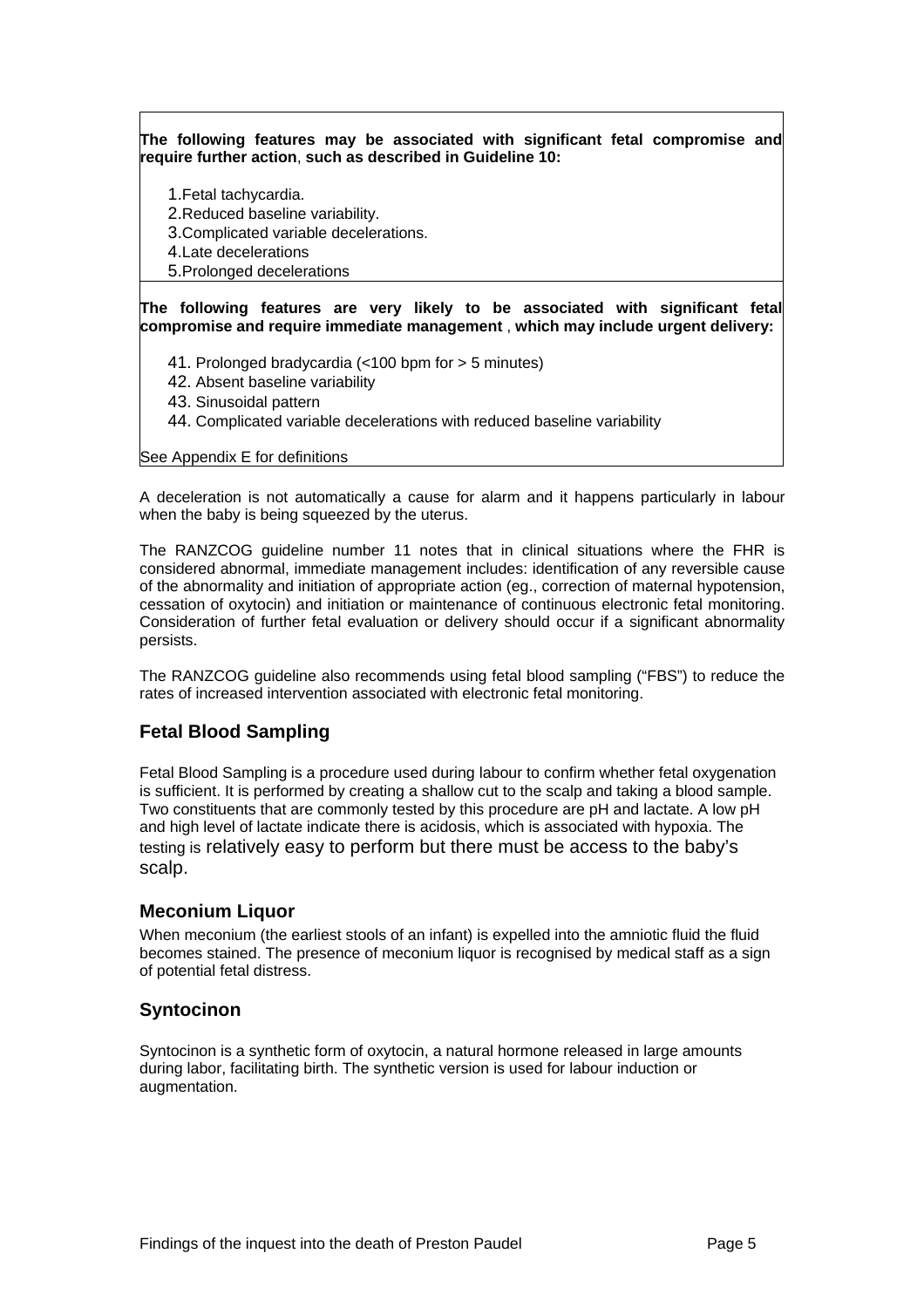# <span id="page-6-0"></span>**CORONER'S FINDINGS AND DECISION**

## **Issues for the Inquest**

Preston Paudel was born in a flat and severely compromised condition after a vaginal delivery on 11 October 2009 at the Toowoomba Base Hospital. He was resuscitated after 20 minutes and later transferred to the Mater Children's Hospital in Brisbane where he died two days later on 13 October 2009.

There was considerable uncertainty concerning the circumstances leading up to Preston's death, and particularly whether there were earlier clinical signs of compromise to Preston which should have alerted medical and midwifery staff to undertake further reviews and to escalate the birth. Accordingly, I decided to hold an inquest into his death. The issues identified at the pre-inquest conference to be explored at the inquest were:

- The findings required by section 45(2) of the *Coroners Act 2003*, namely the identity of the deceased, when, where and how he died and what caused his death.
- The adequacy of the care provided to Preston's mother Ms Paudel, and to Preston, by the staff at Toowoomba Base Hospital during labour, including the interpretation of the Ms Paudel's CTG tracing.
- Whether there were any indications during Ms Paudel's labour that a caesarean section or escalation of the birth should have been performed.

These findings seek to explain how the death occurred and consider whether any changes to policies or practices could reduce the likelihood of deaths occurring in similar circumstances in the future.

## **The scope of the Coroner's inquiry and findings**

An inquest is not a trial between opposing parties but an inquiry into the death. The scope of an inquest goes beyond merely establishing the medical cause of death.

The focus is on discovering what happened, not on ascribing guilt, attributing blame or apportioning liability. The purpose is to inform the family and the public of how the death occurred with a view to reducing the likelihood of similar deaths.

As a result, a coroner can make preventive recommendations concerning public health or safety, the administration of justice or ways to prevent deaths from happening in similar circumstances in future. However, a coroner must not include in the findings or any comments or recommendations, statements that a person is or maybe guilty of an offence or is or maybe civilly liable for something.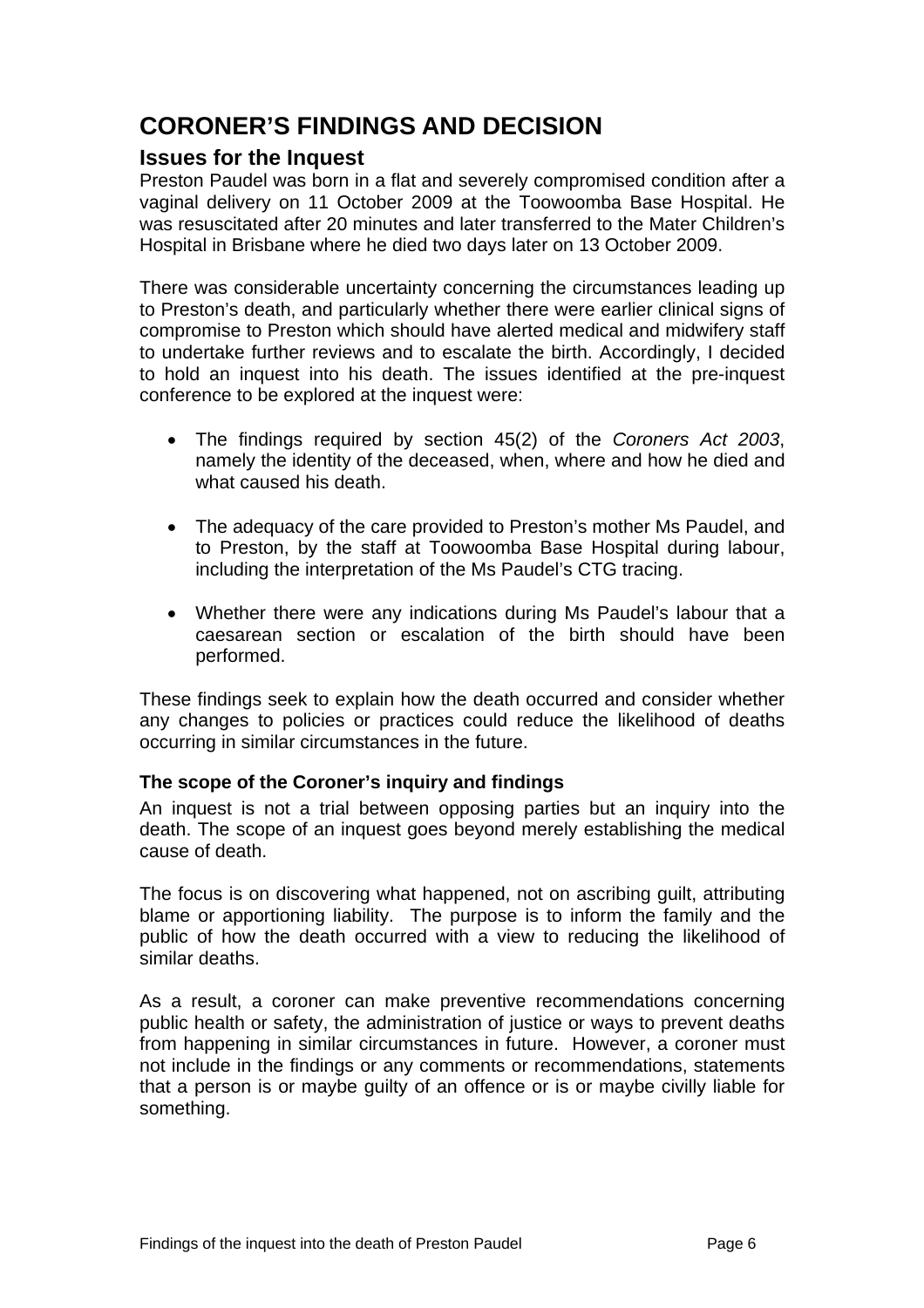## <span id="page-7-0"></span>**The Admissibility of Evidence and the Standard of Proof**

Proceedings in a coroner's court are not bound by the rules of evidence but that does not mean that any and every piece of information however unreliable will be admitted into evidence and acted upon. However, it does give a coroner greater scope to receive information that may not be admissible in other proceedings and to have regard to its origin or source when determining what weight should be given to the information.

A coroner should apply the civil standard of proof, namely the balance of probabilities. However the more significant the issue to be determined, the more serious an allegation or the more inherently unlikely an occurrence, then the clearer and more persuasive the evidence needs to be for a coroner to be sufficiently satisfied it has been proven to the civil standard.

## **The Evidence**

## **Introduction**

Ms Paudel, Preston's mother, was at the time of the birth a 28 year old Nepalese student who has been in Australia since 2007. Preston's biological father was in Nepal and was not present for the majority of Ms Paudel's pregnancy or at all during Preston's birth. Ms Paudel had a number of support persons present during labour.

Ms Paudel received antenatal care from her general practitioner, Dr Chapman and the Toowoomba Base Hospital (the Hospital).

Ms Paudel attended numerous antenatal appointments at the Hospital and it was generally agreed by all the medical practitioners that Ms Paudel's antenatal history was unremarkable and the management of her pregnancy, was appropriate and normal. Her routine blood tests were normal, she had a negative screen for gestational diabetes, and an ultrasound of Preston at 21 weeks indicated his gestation was normal.

At approximately 8.45am on 10 October 2009 labour commenced when Ms Paudel discovered she was leaking fluid. Ms Paudel was at this stage at 37 weeks 4 days gestation. She went to the Hospital and remained there for the duration of her labour.

Preston was born at 12.50pm on 11 October 2009. His Apgar scores at birth were one at one minute, one at five minutes, and one at 10 minutes. Resuscitation was commenced by nursing and then medical staff.

Despite the resuscitation efforts of the staff, Preston began to suffer seizures and he was placed on ventilatory support. The management of the resuscitation was reviewed by Dr Griffin of the Clinical Forensic Medicine Unit and he had no concerns with respect to the resuscitation management and this is not considered an issue for the inquest.

Preston was transferred to the Mater Children's Hospital for further management.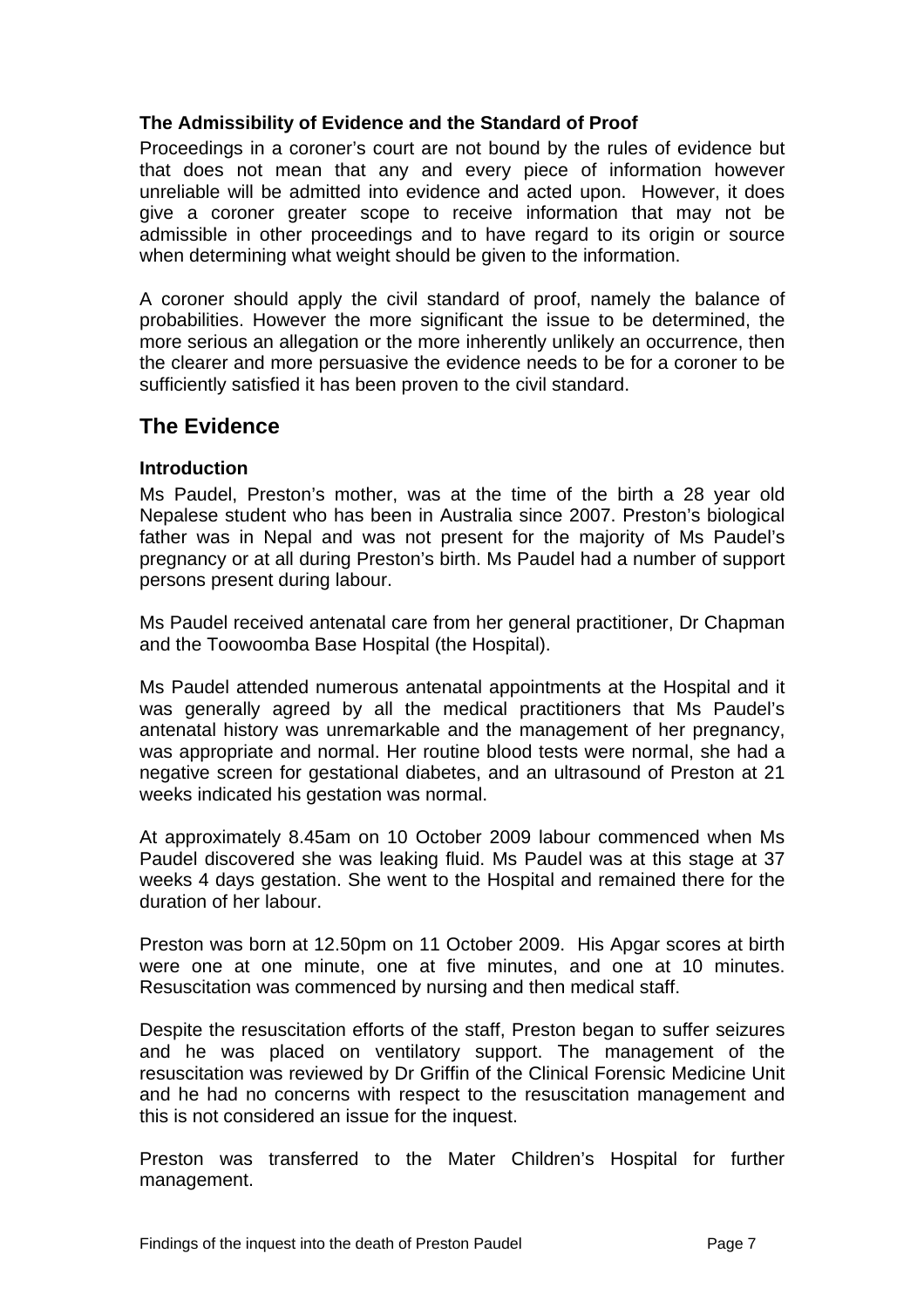<span id="page-8-0"></span>Preston remained on ventilatory support for two days at the Mater. His condition did not improve and no brain activity was detected. Clinically, Preston was comatose, unresponsive and hypotonic with fixed and dilated pupils with crossed deep tendon reflexes. A decision was appropriately made to withdraw life support and Preston passed away at 2.30pm on 13 October 2009.

## **The Investigation**

Preston's death was reported to the Office of the State Coroner and an investigation commenced. An autopsy was conducted. Requests were made for statements from relevant staff (22 in total) involved in Ms Paudel's care as well as production of the medical records and relevant Hospital policies and procedures.

Material was received from Ms Paudel and her representatives.

Dr Griffin of the Clinical Forensic Medicine Unit gave an opinion on the adequacy of the resuscitation efforts immediately after birth.

Dr Gardner, a specialist in Foetal Maternal Medicine at the Mater Mothers' Hospital provided a report to the Hospital concerning the CTG as well as the Root Cause Analysis. This report assisted in narrowing the issues for further investigation at the inquest.

The Office of the State Coroner requested an expert report from Dr Lingard, and Professor Weaver provided a report to the legal representatives for Dr Graubard.

## **Autopsy findings**

A full internal autopsy was ordered and was performed on 15 October 2009 by Dr Janelle Davies, with a neuropathology examination performed by Dr Kathryn Urankar.

The autopsy report noted there was no evidence to suggest Preston suffered from a congenital condition that caused or contributed to his death. Dr Davies noted there was an incomplete rotation of Preston's gastrointestinal tract, with the appendix and caecum located between the right upper quadrant and the midline in the upper abdomen. This is not unusual and did not cause his death.

The placental examination showed focal infarction and previous intraparenchymal haemorrhage which Dr Davies considered were in keeping with changes typically seen in a term gestation but not thought to be pathologically significant.

Established deposition of meconium with macrophages in the placental membranes was observed. Dr Davies was of the opinion this was in keeping with the expected findings following the clinical scenario of 'meconium liquor'. Dr Davies did not observe any inflammatory changes to indicate the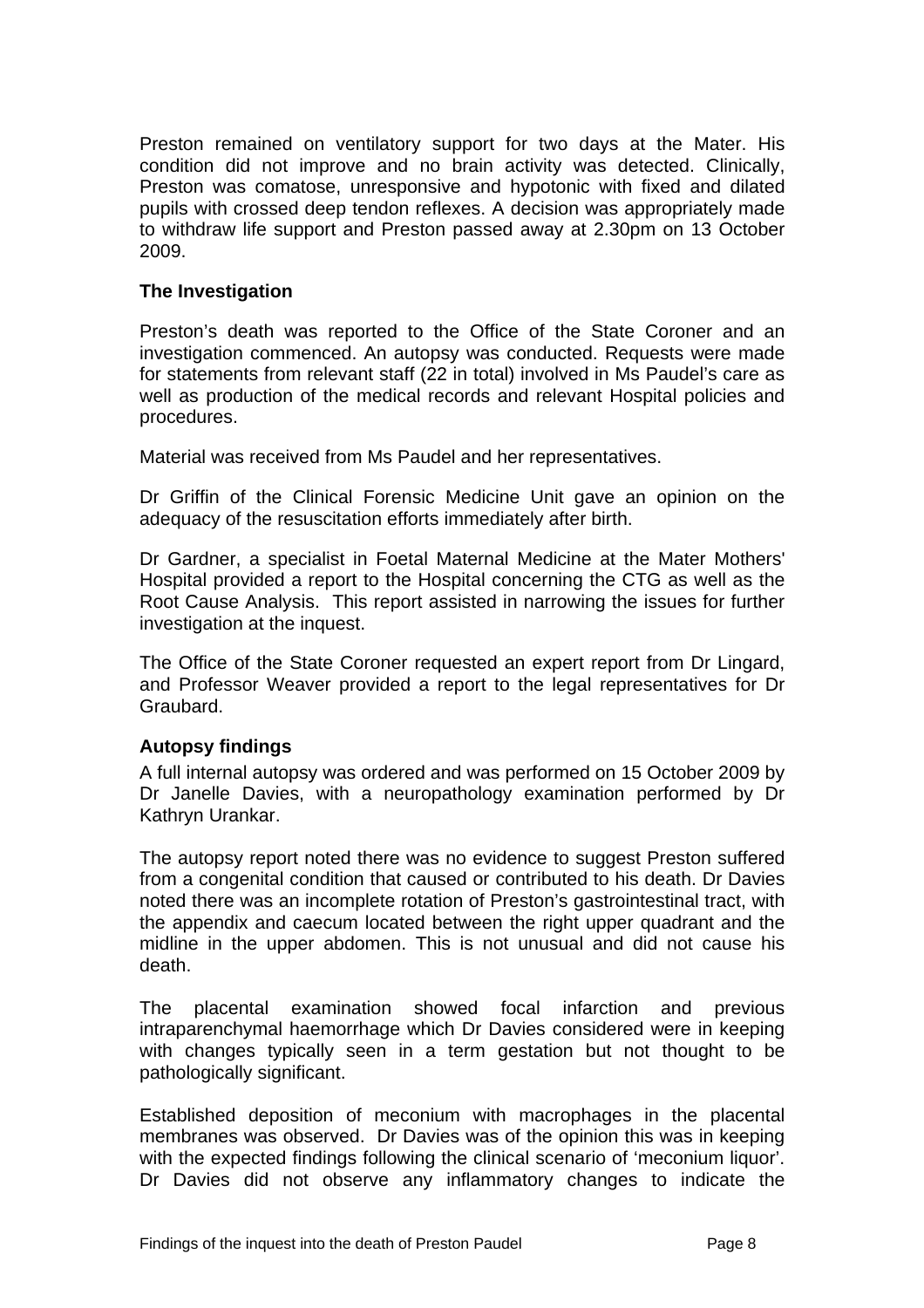development of a secondary infection due to meconium. Dr Davies was of the view the presence of meconium with macrophages suggests meconium had been present in the amniotic fluid for at least three hours.

Dr Davies also noted the placenta showed non-specific changes with no vascular abnormality to account for reduced blood flow to the infant in utero.

Dr Davies indicated toxicological testing on a sample of blood taken at the time of post mortem revealed the presence of medications used during the birth and on resuscitation, at levels consistent with therapy. Dr Davies was of the opinion these medications would not have contributed to Preston's death.

Dr Davies was of the opinion there was no evidence that infection, morphological abnormality, metabolic disorder or narcotic toxicity contributed to the cause of Preston's death.

The neuropathology report prepared by Dr Urankar concluded as the diagnosis:

Global ischaemic encephalopathy; Choroid plexus haemorrhage; Minor subarachnoid haemorrhage (possibly birth related).

Dr Davies noted the brain showed focal subarachnoid haemorrhage and minor swelling and when examined by Dr Urankar was noted to demonstrate changes of an ischaemic encephalopathy – that is, widespread damage to the neurons of the brain due to reduced blood supply and/or oxygenation of the blood.

Dr Davies was of the opinion the cause of Preston's death was global hypoxic-ischaemic encephalopathy. Dr Davies listed as other diseases or conditions in Preston: incomplete rotation of the gastrointestinal tract, and small for gestational age. In relation to the latter she stated Preston was only slightly smaller but such babies can be more vulnerable to stress in labour or delivery.

Dr Davies stated in her report that the neuropathology suggests the hypoxia occurred acutely and is likely to have occurred at or within four hours prior to Preston's delivery. In her evidence Dr Davies stated she wished to amend that part of her report by stating the reference to four hours should be removed and left more open. Dr Davies indicated that once irreversible injury occurred, recovery is not possible even with maximum resuscitation, as was provided in this case.

Dr Davies and Dr Urankar were not able to determine the cause of Preston's hypoxic-ischaemic brain injury but opined it was likely to have occurred during labour and typically during second stage and prior to delivery. Dr Urankar stated such acute changes occur usually in adults over a six to eight hour period and with children a little earlier at say four hours. Although this cannot be stated accurately she opined the acute changes did not occur within a one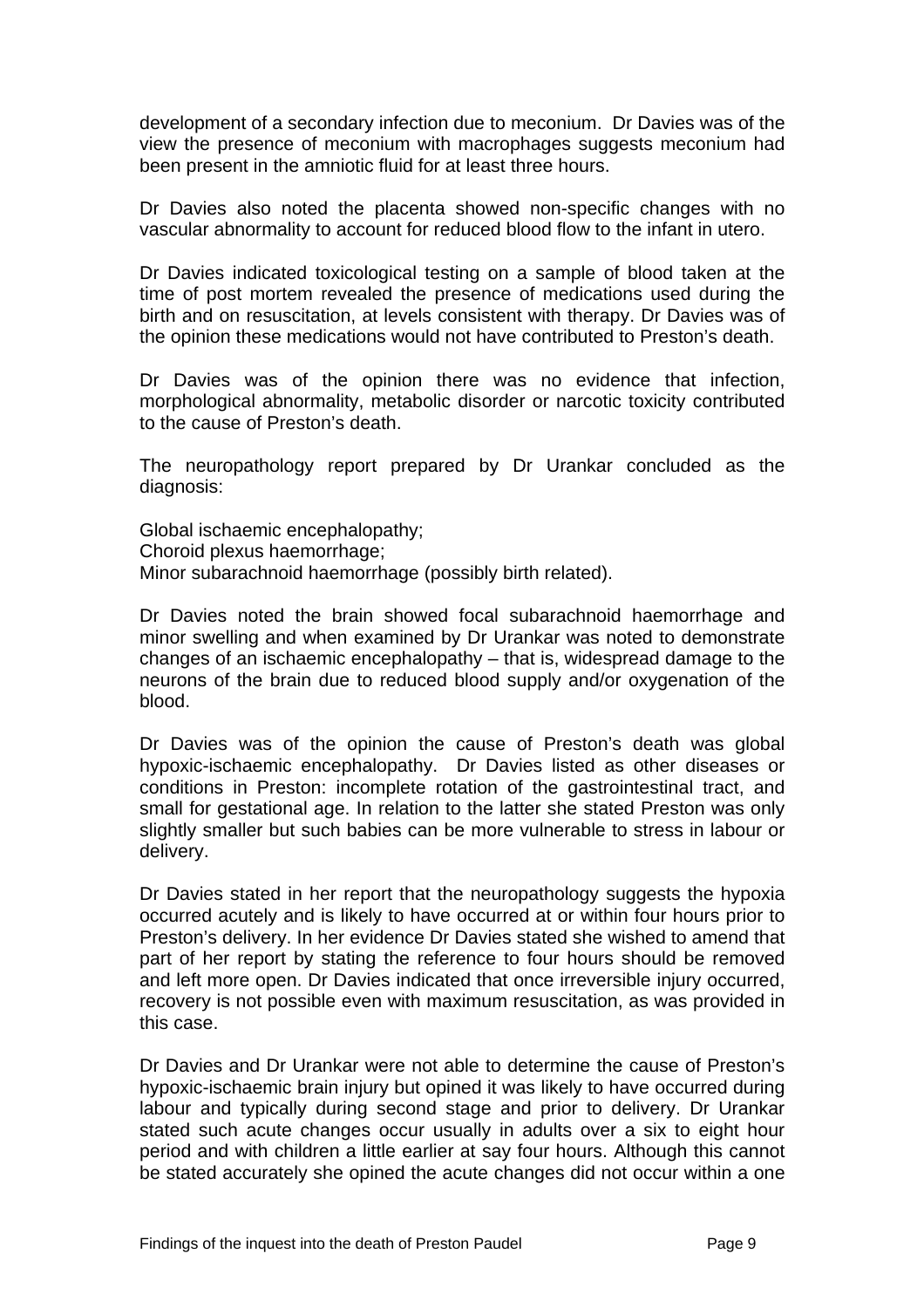<span id="page-10-0"></span>hour or half hour period. Given the compromised clinical picture at delivery it was unlikely the damage occurred post delivery and the damage occurred in utero. The pattern of injury was such that it had not occurred at some earlier stage in gestation.

## **Communication difficulties and adverse outcomes in health care and management**

I identified recently in my decision in the Inquest into the death of Mia Davies<sup>[2](#page-10-1)</sup> that common with my experiences in many health care related deaths, a number of factors contributed to Preston's death, and not just one individual or one critical decision was responsible.

Negative features often associated with adverse outcomes in health care include communication problems between clinicians and/or the failure to convey accurate information at handovers, on the ward or in the medical records.

It is understood there is clearly a place for junior staff to rely on the opinions of more senior and experienced staff. What is evident is that adverse outcomes sometimes occur when there is evidence of a failure to communicate, to communicate accurately and fully, or to speak up and question. Sometimes personality tensions are evident but often issues are evident of culture and power within the various medical and nursing professions, or in the organisation itself. Historically there have been some tensions in the relationship between midwives and doctors. It is evident those tensions still exist. A reference to 'Graded Assertiveness' in subsequent internal reviews is often the alert that there may have been such issues present in a particular case.

Such features of communication difficulties were evident in this case. They contributed to the clinical decisions that were made and resulted in a failure to adequately manage the labour, which resulted in Preston's death. This inquest examined how this occurred and what can be done to help prevent it happening in the future.

The evidence supports a clear finding that Preston's birth was managed in a fashion that was clinically unacceptable at many levels and this resulted directly in his death. There were a number of opportunities missed where other decisions could and should have been made, which would likely have resulted in Preston's birth being escalated much earlier, and Preston being delivered in a healthy and viable condition.

To the credit of Toowoomba Hospital it conducted and published a Root Cause Analysis (RCA) within six months, which recognised a number of root causes and made recommendations in an endeavour to prevent this happening again. The RCA will be addressed later in this finding.

l

<span id="page-10-1"></span> $2$  Inquest into the death of Mia Davies, Office of State Coroner website, delivered 28/9/2012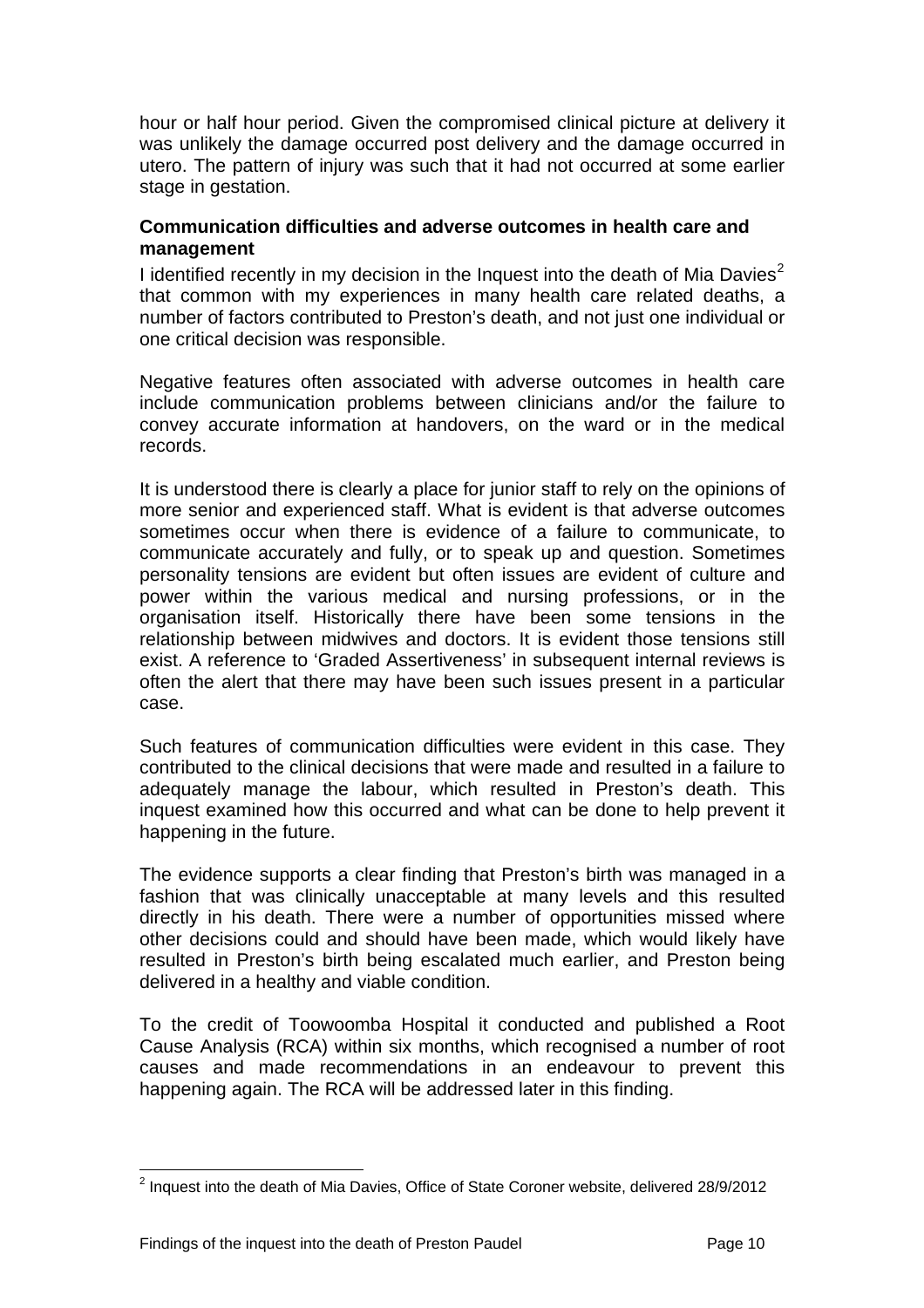<span id="page-11-0"></span>As will become evident, many of the personnel involved in this very sad case have also recognised where their part in the events contributed to the outcome and the lessons they have learnt. Dr Jabbour accepts there were a number of missed opportunities and he should have been much more involved.

Registered Midwife (RM) Schmid was distressed about her role in the outcome and has taken a number of steps to rectify her knowledge and training.

The same cannot be said for the Consultant, Dr Graubard whose evidence was replete with self serving statements of aggrandisement and broad generalised attacks on the competency of nursing and medical staff attached to the Obstetrics & Gynaecology (O & G) Department at the Hospital. He was reluctant to accept responsibility as the consultant for his part in what occurred, even in the face of overwhelming evidence, which he should have conceded was problematic for him. He reprehensively sought to direct much of the blame to others.

There were a number of areas where there is conflict in Dr Graubard's evidence with others, which needed to be reconciled and these will be dealt with in the course of this decision

## **The Events of 10/11 October 2009**

Ms Martens prepared a detailed chronology to assist the Court and the legal representatives who were granted leave to appear. This accurately sets out in full the different versions of events of the witnesses as contained in their statements about the events that occurred on 10 and 11 October 2009. This chronology and her detailed written submissions accurately sets out the evidence.

I have also benefited from the written submissions of the other legal representatives. Although they naturally took some issue with some of the conclusions of Ms Martens, the factual issues she detailed were not disputed. It is not intended to repeat all that is contained in those documents and I will only deal with the facts sufficiently to provide some context to my findings and to deal with those areas where there may be some contention.

## **Events of 10 October 2009**

Ms Paudel was admitted to the maternity general ward on 10 October 2009 after she presented believing her waters had broken.

At 1400, Ms Paudel's pad was observed to be heavily soaked with light meconium liquor. Intrapartum Cardiotocography (CTG tracing) was commenced and arrangements were made for Ms Paudel to be transferred to the birthing suites.

These were appropriate decisions made in a timely manner.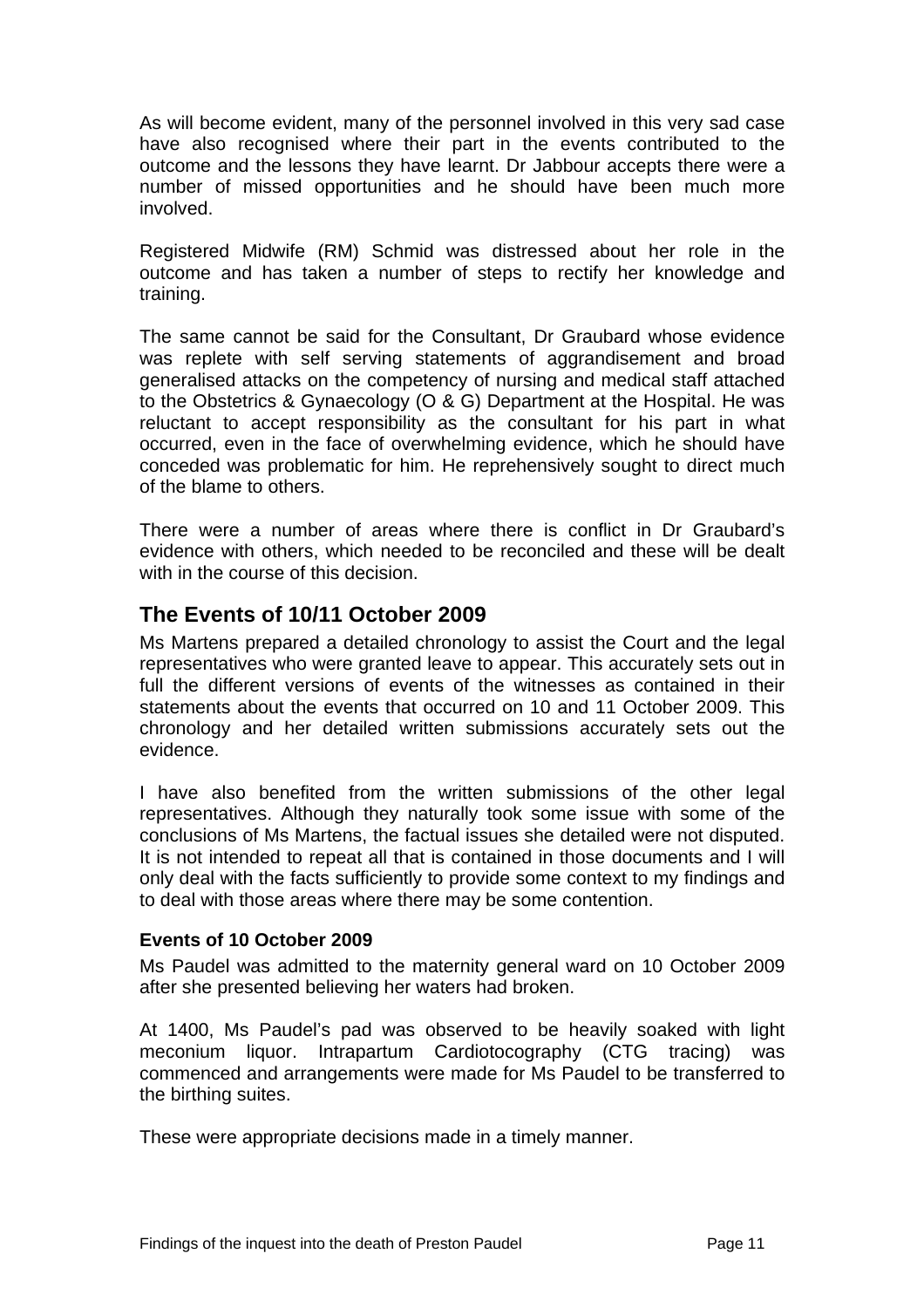At 1700, Dr Jabbour reviewed Ms Paudel and the option of augmented labour with syntocinon was discussed, to which Ms Paudel agreed. Dr Jabbour stated that as a 'first year Registrar' (a phrase he repeated throughout his evidence) he would have referred a decision to augment labour to the Consultant.

Dr Jabbour says he telephoned and advised Dr Graubard, the treating Consultant and Acting Director of Obstetrics and Gynaecology before he commenced syntocinon.

Dr Graubard denies this call was made. Dr Graubard stated he would have expected to have been informed as he would not usually allow an induction late in the afternoon unless required. Dr Graubard also said he had not been informed of Ms Paudel's admission to the ward.

Dr Graubard had much to say about Dr Jabbour having 'major deficiencies' concerning communication and conflicts with midwives, registrars and consultants. As the evidence supports, Dr Jabbour did have such conflicts, it is significant there is no suggestion Dr Graubard questioned this particular communication failure to report to him, with Dr Jabbour at the time, or subsequently when the outcome was known.

I accept Dr Jabbour made this telephone call and provided the information he stated.

In any event, syntocinon was commenced at 1730 and Ms Paudel had constant CTG monitoring.

Dr Jabbour next reviewed Ms Paudel at 1945 because her blood pressure had increased and he arranged for a number of tests to be conducted to exclude a possibility that Ms Paudel was pre-eclamptic. The CTG was noted to be reactive.

At 2100, Registered Midwife (RM) Fry who was caring for Ms Paudel on this shift, requested Dr Jabbour review the CTG trace.

The review took place at 2130 with both Dr Jabbour and Dr Graubard present. By this time Ms Paudel had been receiving syntocinon for four hours with little progress and no dilation of the cervix. This was not an unusual or surprising development in a first delivery and was not in itself a cause for concern, given that all agree the CTG at 2130 was in fact reassuring.

Dr Jabbour performed a vaginal examination which was difficult to conduct because Ms Paudel's pelvic muscles were extremely tense. The plan was to continue with syntocinon and to review her during the night as to progress.

At 2200, Dr Jabbour handed over care of Ms Paudel to Dr Safa. The handover information provided appears to be relatively uncontroversial.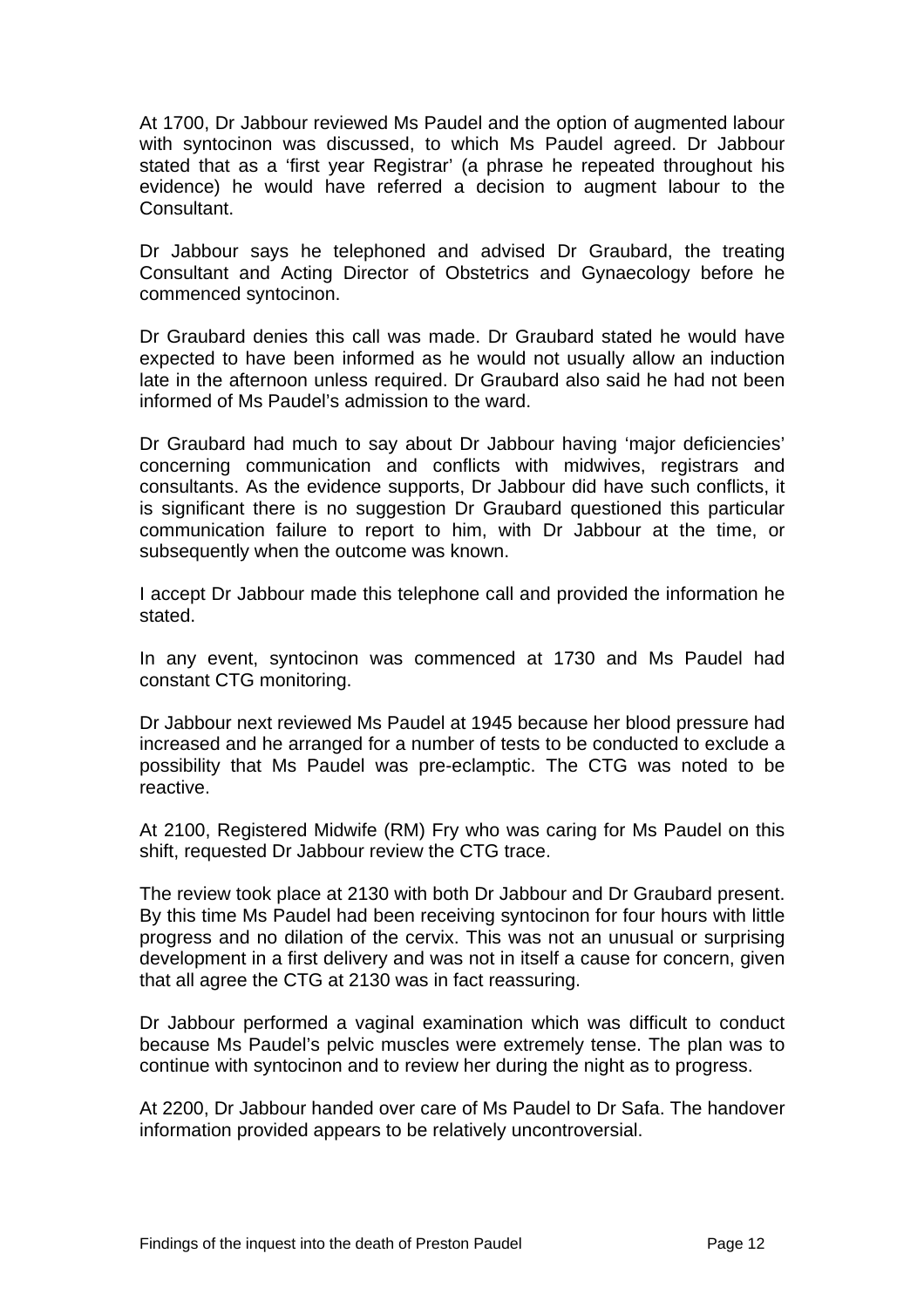<span id="page-13-0"></span>Up to this stage there are no concerns with respect to the decisions being made.

Sometime around 2300 there was a handover from RM Fry to those on the incoming shift, RM White and RM Mead. RM Fry gave the general history of events but also advised she had some reservations about the CTG trace but that on an earlier ward round with Dr Jabbour and Dr Graubard, they both considered the trace to be normal.

There is some confusion as to whether there was any discussion regarding conducting a caesarean after 0200 if there was little or no progress.

Dr Jabbour does not believe he mentioned a caesarean. RM Fry does not recall saying this either.

RM Mead believed at the handover with RM Fry there was mention of the possibility a caesarean may be performed. Certainly the prospect of a caesarean after 0200 was the recollection of Ms Paudel and her support persons Ms Kaur and Ms Madigan.

RM Mead must have thought a caesarean after 0200 was a reasonable plan because she arranged for the paperwork to be completed and removed nail polish from Ms Paudel.

Given this evidence I have no difficulty in finding there had been some discussion amongst the hospital staff about a caesarean section after 0200 if there was no progress.

This is relevant because the independent experts Drs Weaver and Lingard, both agreed they would have performed a caesarean section at 0200, given both the length of time Ms Paudel had been on syntocinon with little progress, but also given the CTG trace had become less reassuring.

The problem was that no medical review was performed at 0200 or shortly after. This may have been one of the opportunities missed where an alternative management plan could have been considered.

#### **Events of 11 October**

At 0215, RM Mead performed a vaginal examination to assess progress but experienced a similar difficulty to Dr Jabbour. She also noted Ms Paudel had a prominent arch, which may have contributed to the slow progress.

Following the examination, RM Mead reported her findings to Dr Safa. RM Mead says she said 'so are we going for a caesarean for Meena?' She states Dr Safa replied with words to the effect 'No. Not at this stage. Just continue and we'll assess Meena in three to four hours'.

Dr Safa recalls the substance of the information provided by RM Mead but did not recall a discussion about a caesarean at this time. Her decision was to review at 0600.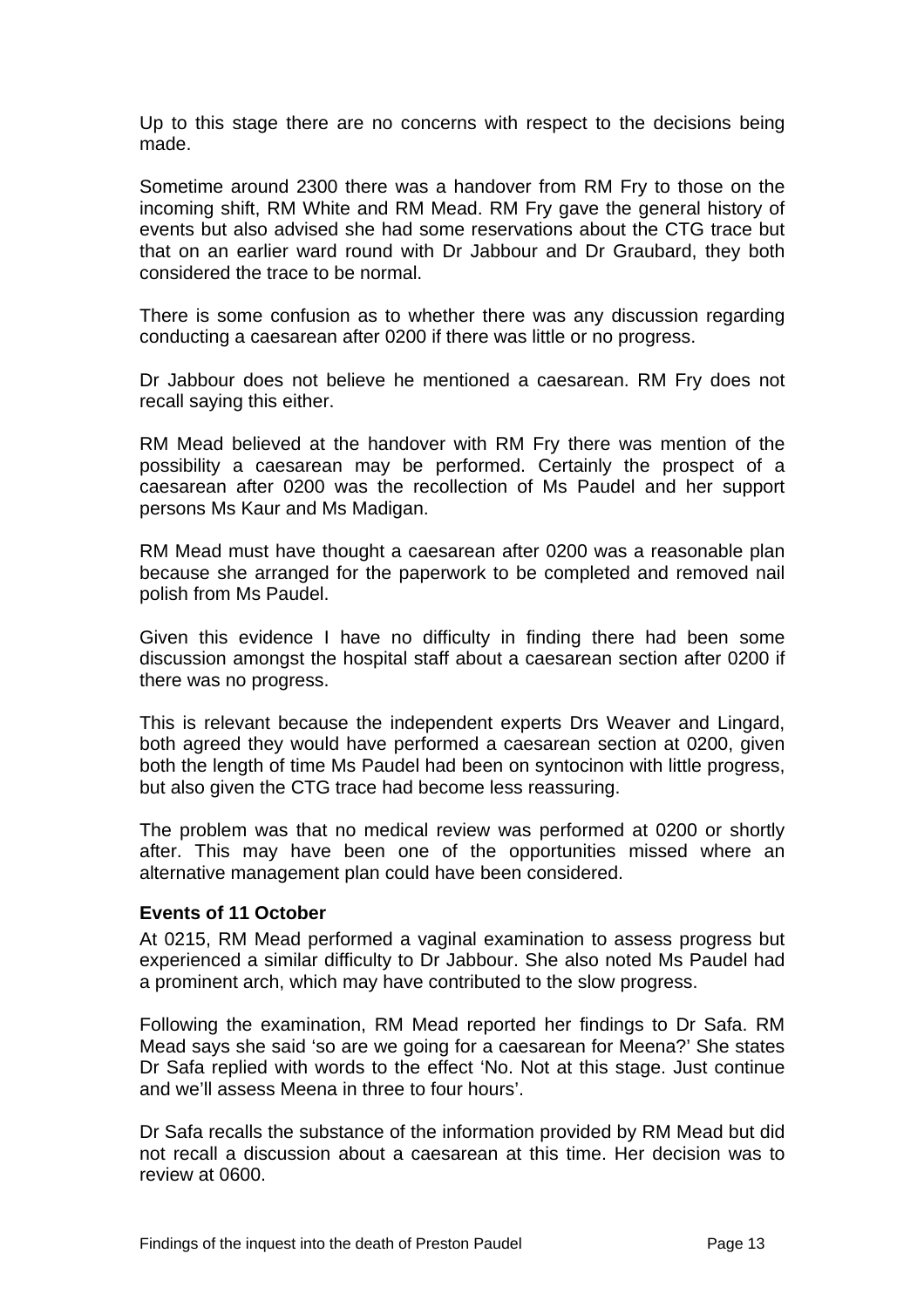Given RM Mead had gone to the extent of preparing the paperwork in the context of the earlier conversations about a caesarean, I find it probable RM Mead said something about a caesarean to Dr Safa.

The importance of this is that the mention of a caesarean should have encouraged Dr Safa to in fact conduct a physical review of Ms Paudel including the CTG Trace.

I accept no information was given to Dr Safa at that time which expressed any concern specifically about the CTG trace. RM Mead said in evidence the CTG trace was reasonably complex but that overall it was reassuring to around 0400. She thought, as things were at 0200, it was not unreasonable for Dr Safa to decide to give her a few more hours.

In retrospect RM Mead believed the CTG trace was in some parts reassuring but in now looking at it, it is difficult to say whether this was the case.

By 0415 RM Mead was sufficiently concerned to ask EM White to review the CTG trace. As a result EM White said the trace should be reviewed by Dr Safa. Neither of them felt at this stage the CTG was reassuring, although it was difficult to interpret. Syntocinon was reduced and Dr Safa was asked to review.

Dr Safa says she reviewed Ms Paudel at 0500. Dr Safa says in her statement (unfortunately she did not make an entry in the medical notes regarding this review) she checked the entire CTG trace from the start. She believed the trace at about 0450 appeared to be suspicious.

Dr Safa's view was that a fetal scalp blood test (FBS) should be performed to check on the condition of the baby.

RM Mead noted in the medical records that at 0500 Dr Safa reviewed the CTG trace and was 'happy with same'. Although it is now apparent, perhaps in hindsight, that Dr Safa was not 'happy with the same', I accept if Dr Safa in fact had suspicions about the CTG trace they were not communicated to RM Mead and should have been. RM Mead stated at this stage Dr Safa had not communicated any specific plan other than to return at 0600 for a vaginal examination.

RM Mead decided to turn the syntocinon down as Ms Paudel appeared to be distressed and was tired. At 0600 RM Mead thought there would be a complete change of management. She does not recall stating her point of view to Dr Safa. RM Mead considered Dr Safa was a senior doctor who would not be concerned about what she thought.

It was another missed opportunity to consider a change to the plan due to limited communication between the midwife and registrar.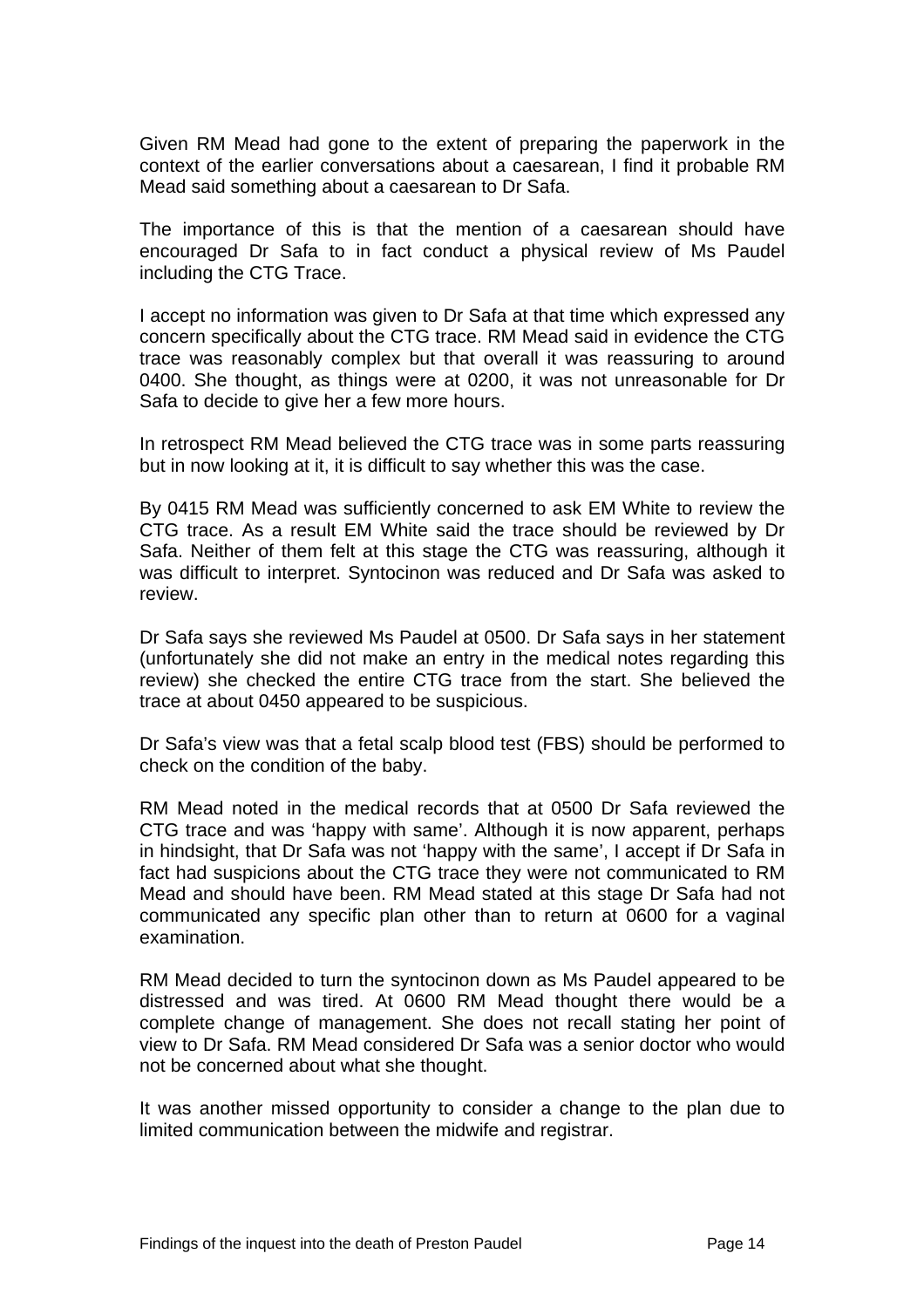Dr Safa performed a vaginal examination around 0550 as planned. Accepting Ms Paudel needed to go to the toilet at this time, it is still a little unclear why Dr Safa waited almost an hour to perform the vaginal examination given her alleged concerns about the suspicious CTG trace and her view that FBS was indicated. Dr Weaver was of the view that a 50 min delay between the overview of the CTG and the vaginal examination was a bit long and it should have been expedited.

It was a difficult examination as had been the previous examinations. Ms Paudel was now three - four centimetres dilated with bulging forewaters. Dr Safa performed an artificial rupture of membranes which was meconium stained.

Dr Safa says she mentioned to Ms Paudel that she was starting to lean towards recommending the baby be delivered by a caesarean. This was due to the 12 hours of syntocinon, meconium liquor and the portions of the CTG trace that appeared suspicious. Dr Safa's expectation was that a caesarean would be performed and if not it was important the well-being of the baby be first established by undertaking a FBS. To do this an epidural needed to be put in place and Ms Paudel now accepted the recommendation for an epidural, having earlier refused one for pain relief.

RM Mead does not recall anything being said about the CTG being suspicious or a caesarean being suggested at this review. If those discussions took place between Dr Safa and Ms Paudel, RM Mead says she may have been doing other things. She does recall Dr Safa noting that an epidural would be placed and for the syntocinon to be turned off and they may be doing FBS.

Dr Safa then had a telephone discussion with Dr Graubard, which she noted in the medical chart took place at 0615.

Dr Safa says she outlined to Dr Graubard Ms Paudel's history, including that there was a show of meconium and 12 hours of syntocinon with little progress.

Dr Safa stated she had identified some parts of Ms Paudel's CTG which were suspicious. She also made reference to wanting to perform FBS and says she discussed the prospect of a caesarean with Dr Graubard, although she cannot recall the exact words she used. She stated she would not have mentioned the need for FBS if there were no concerns with respect to the CTG trace. Her expectation was that Dr Graubard would order a caesarean.

Dr Graubard says in his statement he was given the history of recent events but denied Dr Safa raised any issue about the CTG not being reassuring or the need for FBS. He agreed if a doctor raised the issue of FBS then clearly the doctor had concerns about fetal well being.

Dr Safa says Dr Graubard instructed the syntocinon infusion be stopped for two hours to give Ms Paudel's uterus a rest and then restart. Dr Graubard instructed Dr Safa to proceed with an epidural once consent was obtained. Dr Graubard did not mention or recommend a caesarean or FBS.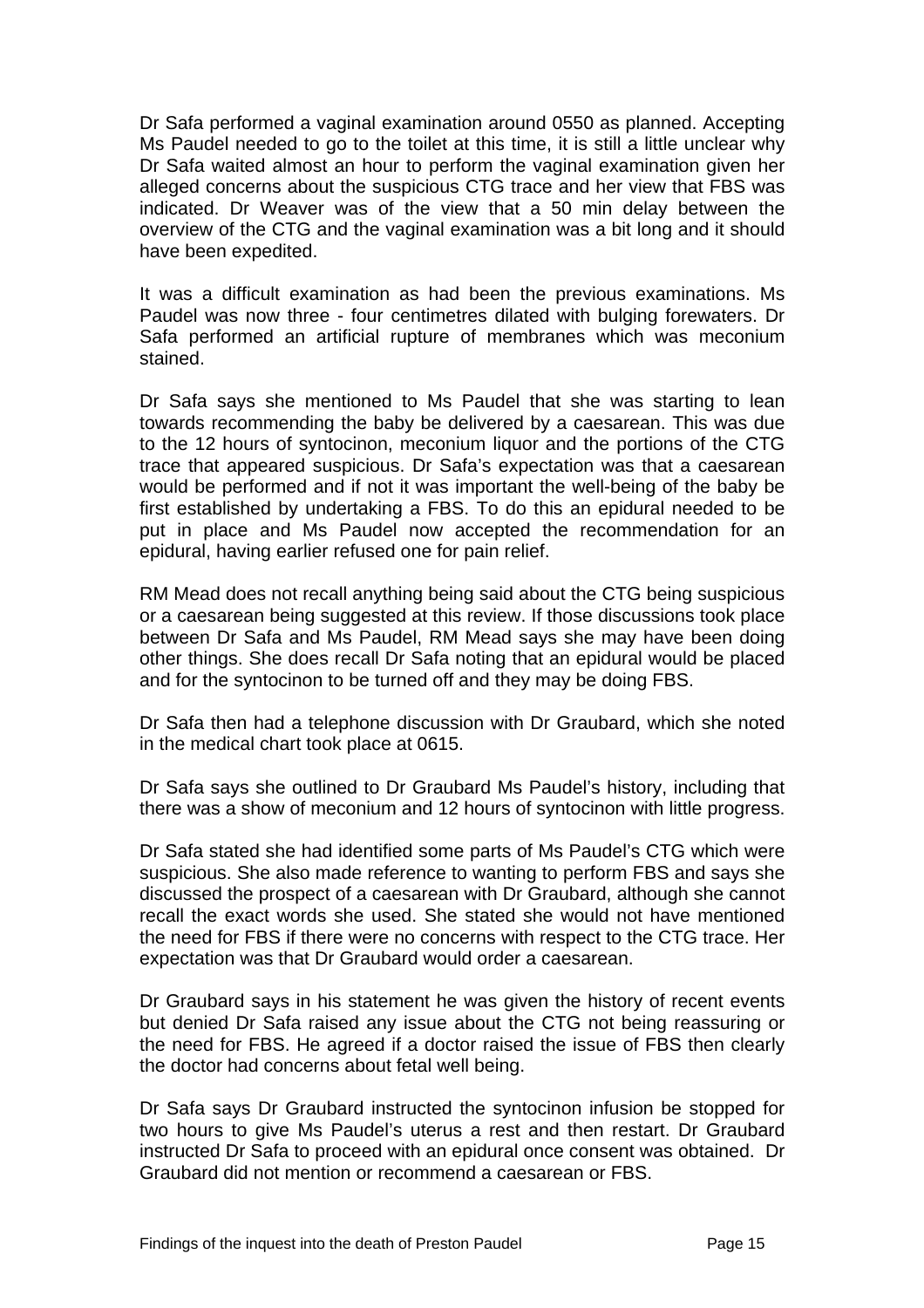Dr Safa agreed her impression was that they needed to make a plan to bring on labour and she would have performed a caesarean. However she also considered Dr Graubard's plan was not a wrong one, and although she had another preference she felt she needed to comply with the consultant's instructions. She said if she had known FBS was ultimately not going to be done she would have pushed through with delivery.

Dr Safa mentions FBS in her notes in the medical records at 0615 where she records that 'potential for fetal blood sampling if labour is allowed to continue'. For this reason I prefer the evidence of Dr Safa on this issue and find she did raise some concerns about the CTG trace and the need for FBS with Dr Graubard. I am less certain as to whether a caesarean was mentioned given her evidence was unclear as to what she said and there is no reference to this in her notes.

Dr Graubard made no contemporaneous notes at all.

Dr Safa says she did not engage in a discussion or a debate with Dr Graubard about the proposed management, as based on past experiences with Dr Graubard, she was not sure it would have made a difference. Dr Safa explained there was a hierarchy and the registrar has to abide by the consultant's opinion.

Dr Graubard disagreed with this view, and he said he would have respected Dr Safa's opinion because she was a senior registrar.

One significant difficulty for Dr Graubard is that he says he read the chart, including the entries at 0615 and 0813. I am not convinced he did, but if he did read them he was unable to offer a convincing explanation as to why the contents of those notes did not at least escalate his concerns about fetal well being.

This again was a missed opportunity, perhaps based on a culture of junior doctors not providing assertive communication to consultants. I accept Dr Safa did not raise her concerns assertively. However, given Dr Graubard's performance in the witness box, I can well appreciate why junior doctors felt they had a limited opportunity to engage usefully with him.

At 0700 RM Fry and Schmid commenced their shifts and the care of Ms Paudel was allocated to RM Schmid.

There was a handover between EMs White, Fry and Schmid. The handover information RM Fry says they were given appears to be uncontroversial but given the difficulties in communication between doctors and midwives the information would not have been complete. For instance, RM Schmid was not aware there had been persistent decelerations in the CTG trace or there had been a discussion about FBS.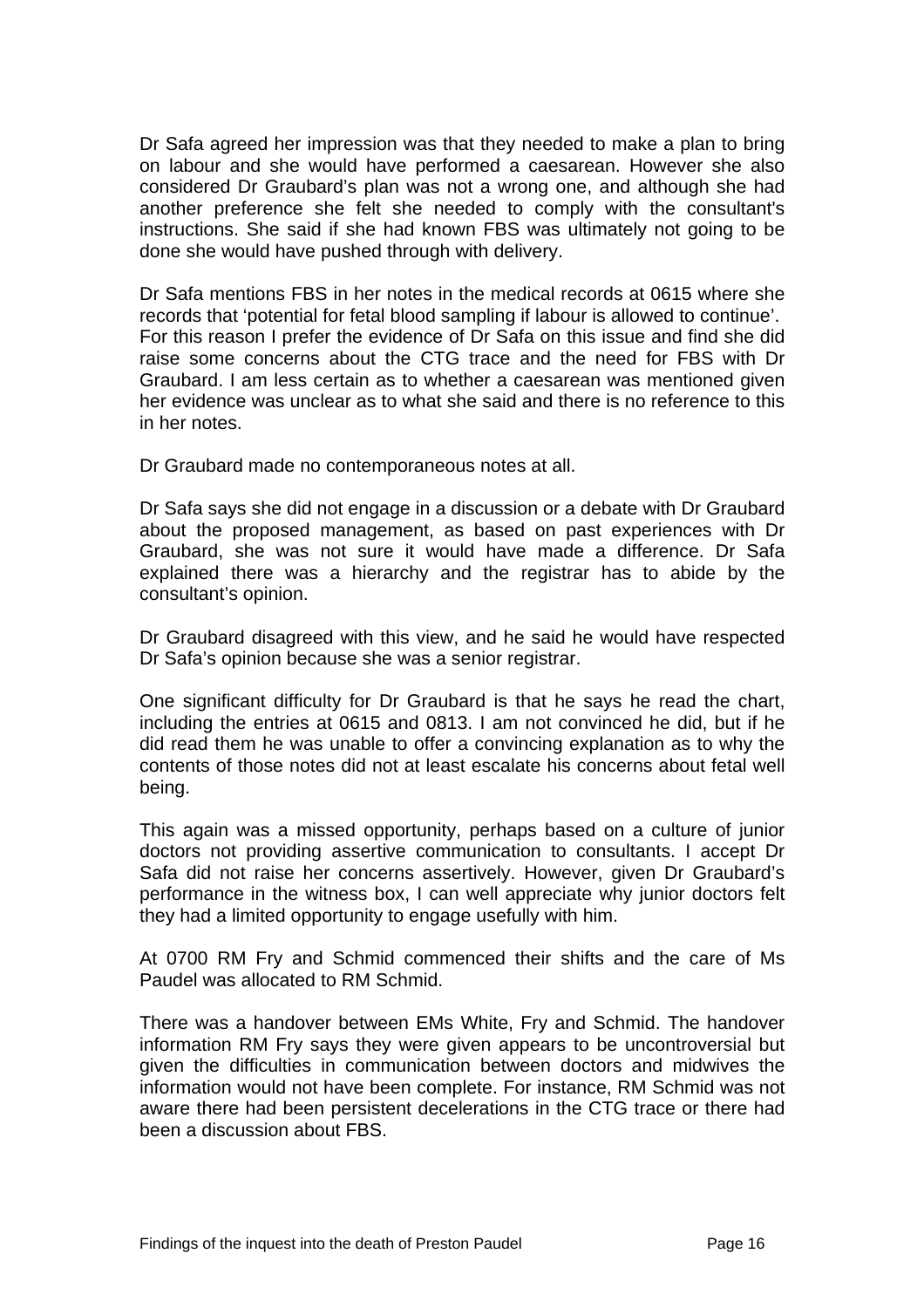<span id="page-17-0"></span>At 0755, Dr Safa reviewed the CTG trace. In her notes at 0813 she noted that the CTG normal baseline 140, variability  $5 -10$ , queried late decelerations down to 90 beats per minute. She noted her plan was to recommend FBS before commencing syntocinon.

RM Schmid says Dr Safa told her there had been decelerations overnight and FBS should be done.

## **Events from 0800**

After Dr Safa left the room at 0755, RM Schmid says she watched the CTG trace for some time noting that although the decelerations continued, they had improved to shallow/variable with good variability. RM Schmid went to collect the FBS kit and took it to Ms Paudel's room.

At 0800, Dr Safa provided a handover to Dr Jabbour. Dr Safa advised the CTG trace was not reassuring and had shown decelerations. Dr Safa said she had phoned Dr Graubard at approximately 0615 informing him that the CTG trace which had been continuing all night was poor.

Further Dr Safa said Dr Graubard had instructed her to stop the syntocinon for two hours, to get consent for an epidural and then restart the syntocinon. Dr Safa explained to Dr Jabbour that because of the CTG abnormalities, she recommended FBS should be performed before the syntocinon was recommenced.

RM Schmid says she went to report the improvement in the CTG trace and Dr Safa and Dr Jabbour were in discussion in the staff office. She recalls Dr Jabbour and Dr Safa discussing not performing the FBS and recommencing the syntocinon infusion given there had been some improvement. RM Schmid asked whether to proceed to FBS, but a decision was not made.

RM Fry says she interrupted the handover and asked when the FBS test would be done. She says Dr Jabbour said he did not want to perform one now as this would mean he would be required to do one every half hour according to the guidelines. Instead Dr Jabbour said to Dr Safa that he would review the CTG trace.

Dr Safa then made her entry in the medical notes at 0813.

RM Fry says she accompanied Dr Jabbour to Ms Paudel's room and RM Schmid was already present. Both agree Dr Jabbour told Ms Paudel the CTG trace had improved and he did not think it was necessary to do FBS sampling.

Given he was a first year registrar Dr Jabbour stated he wanted to discuss the patient management with the consultant, including the question of whether FBS should be undertaken. Dr Weaver agreed it was appropriate for the consultant to be involved in a complete review.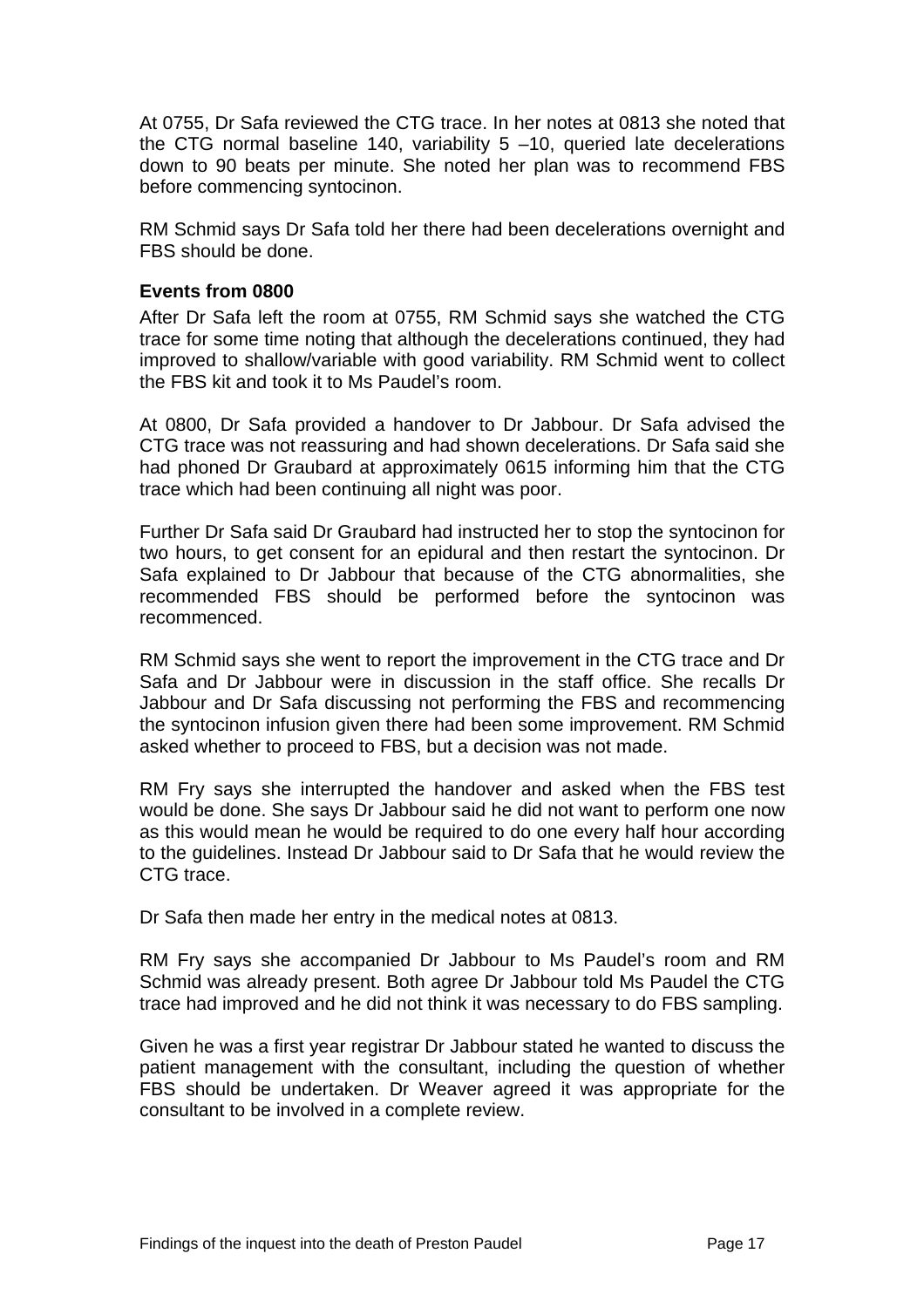Dr Jabbour says he did not review the CTG trace. Dr Jabbour states he only reviewed the medical records and the patient at 0915 in the presence of Dr Graubard and Dr Graubard reviewed the CTG trace then.

The difficulty with Dr Jabbour's version is that the only contemporaneous note made is one recorded by RM Schmid at 0905. This notes that at 0845, syntocinon was recommenced and that post epidural, the CTG trace had deceleration down to 90 with slow recovery and variability was reduced. She indicated the fetal heart rate improved with shallow decelerations and variability improved after Ms Paudel had been repositioned. The medical notes indicate Dr Jabbour reviewed the CTG.

Although I have no doubt Dr Jabbour and Dr Graubard reviewed Ms Paudel at sometime around 0915, I find Dr Jabbour also reviewed the CTG trace shortly after the handover. This accords with the evidence of RM Fry and RM Schmid and is noted in the records. Given his evidence it is uncertain as to what Dr Jabbour made of the CTG trace at that time.

Dr Jabbour then conducted a ward round with Dr Graubard, and Ms Paudel was seen at 0915. Neither of the doctors made any note in the medical record of this review or what was to be the future management plan. Dr Weaver considered a clear plan for management should have been documented in the patient's notes. There should have been documented discussions with the patient about the plan and different treatment options.

RM Schmid says Dr Graubard unfolded the CTG trace out one arm's length and looked at it. Dr Graubard asked when the syntocinon infusion had recommenced and RM Schmid said about 30 minutes prior to his arrival. Dr Graubard instructed RM Schmid to perform a vaginal examination in three hours in order to determine how much progress Ms Paudel had made. He simply left saying 'let's have this baby'. There was no mention of a caesarean or FBS.

Dr Jabbour says Dr Graubard reviewed the CTG trace. Dr Jabbour stated that Dr Graubard was a man of few words and he simply said 'everything looks fine, carry on'.

Dr Jabbour found it difficult to communicate with Dr Graubard. Dr Jabbour's understanding of 'carry on' was that Dr Graubard was happy with the progress and he wanted Ms Paudel to achieve a vaginal delivery.

Dr Jabbour says he spoke to Dr Graubard outside the room about performing FBS and mentioned the suggestion of a caesarean section. Dr Graubard did not have any instructions for Dr Jabbour and he did not get an opportunity to tell him what his management plan would have been.

Dr Jabbour says he did not agree with this plan as he thought a caesarean should have been performed at the time but he did not feel he was in a position to question the consultant.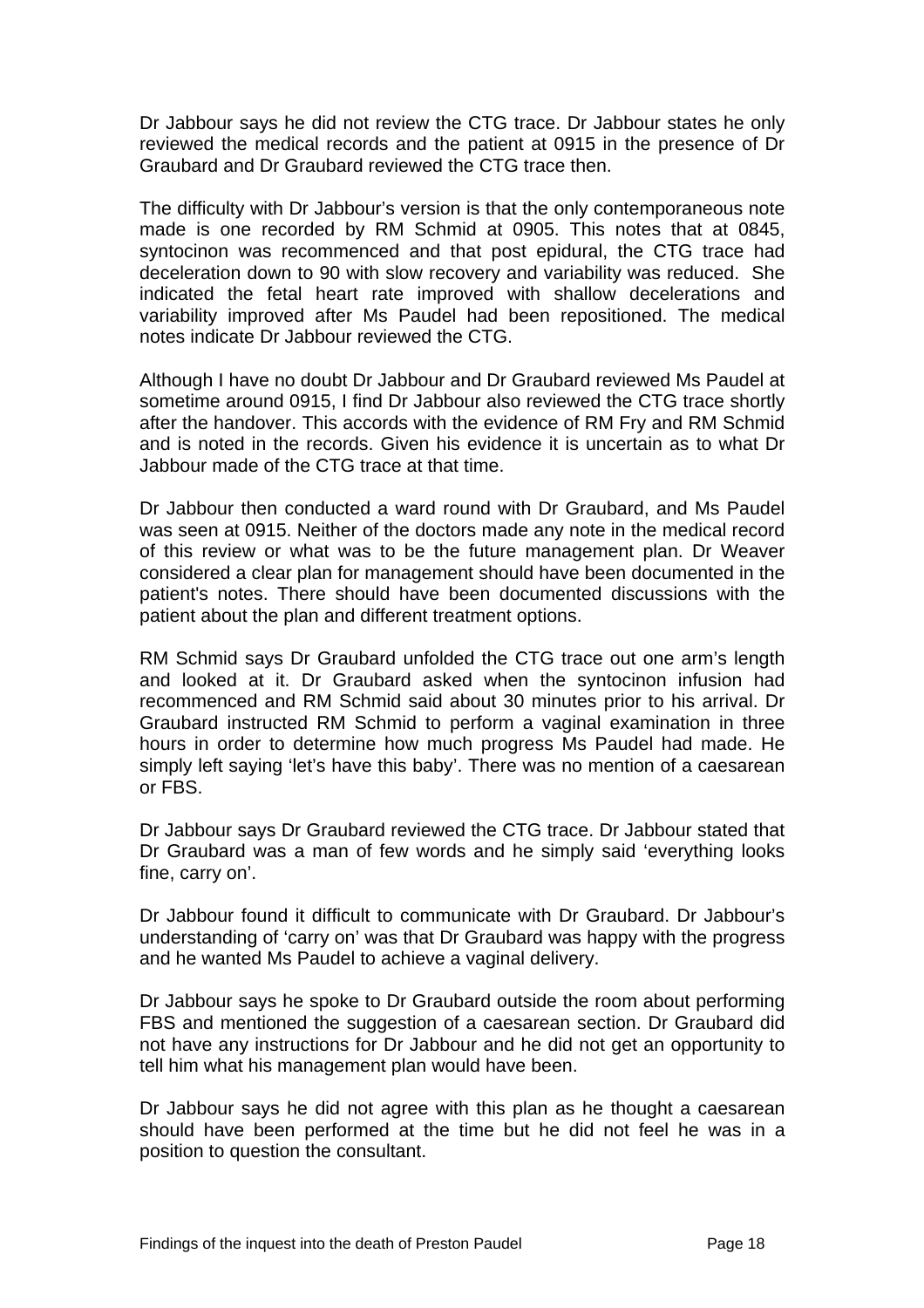Dr Graubard has a different version. Indeed a number of different versions.

In his first statement he says he reviewed the CTG trace from the two previous hours (i.e., 0700 to 0900). The CTG trace for this period was reassuring and looked normal. He now agrees in retrospect that it wasn't.

Dr Graubard says in his first statement he instructed Dr Jabbour that the plan was for a short trial of labour, no more than four hours and if she did not progress, a caesarean section would be performed. He says Ms Paudel was agreeable to this plan.

In evidence, Dr Graubard indicated he wished to amend his statement to include that he instructed Dr Jabbour as part of the management plan to undertake FBS. Dr Graubard did not include this important information in his first or his second statement.

Dr Graubard also said he was aware of Dr Safa's entry from 0813 and aware of her comments to perform FBS. He acknowledged this indicated Dr Safa had some concerns about the wellbeing of the baby. He was also aware one of the midwives had been sent to obtain the FBS kit.

Dr Graubard was asked why he instructed Dr Jabbour to undertake FBS when he was of the view the CTG was normal. Dr Graubard stated this was because Ms Paudel had been on syntocinon for 12 hours, she had not progressed well, there was light meconium and it would be prudent to perform FBS. Dr Graubard says there was no doubt in his mind that Dr Jabbour was going to perform FBS.

Dr Jabbour says if he had been told to perform FBS then he would have done so. Dr Jabbour rejected the allegation he had been reluctant to undertake FBS because he was prepared to follow the consultant's instructions.

Dr Graubard disagreed with Dr Jabbour's description of the conversation at the door. He disagreed that Ms Paudel was told FBS was not required. Dr Graubard did not have any discussion with Ms Paudel about FBS because it had *'*nothing to do with her, it was between him, Dr Jabbour and the midwife'*.* 

The difficulty for both Dr Jabbour and Dr Graubard is that neither of them made any contemporaneous note in the medical records about this review and there is nothing in writing which sets out a plan of management for the delivery.

I prefer the evidence of Dr Jabbour and RM Schmid as to what the plan was to be, to that of Dr Graubard. There was certainly no mention of a caesarean section or FBS to either of them by Dr Graubard.

Dr Graubard told the Court he thought RM Fry was not experienced and RM Schmid was not qualified. He thought Dr Jabbour had major difficulties communicating with staff. Dr Graubard explained that whilst he had no doubt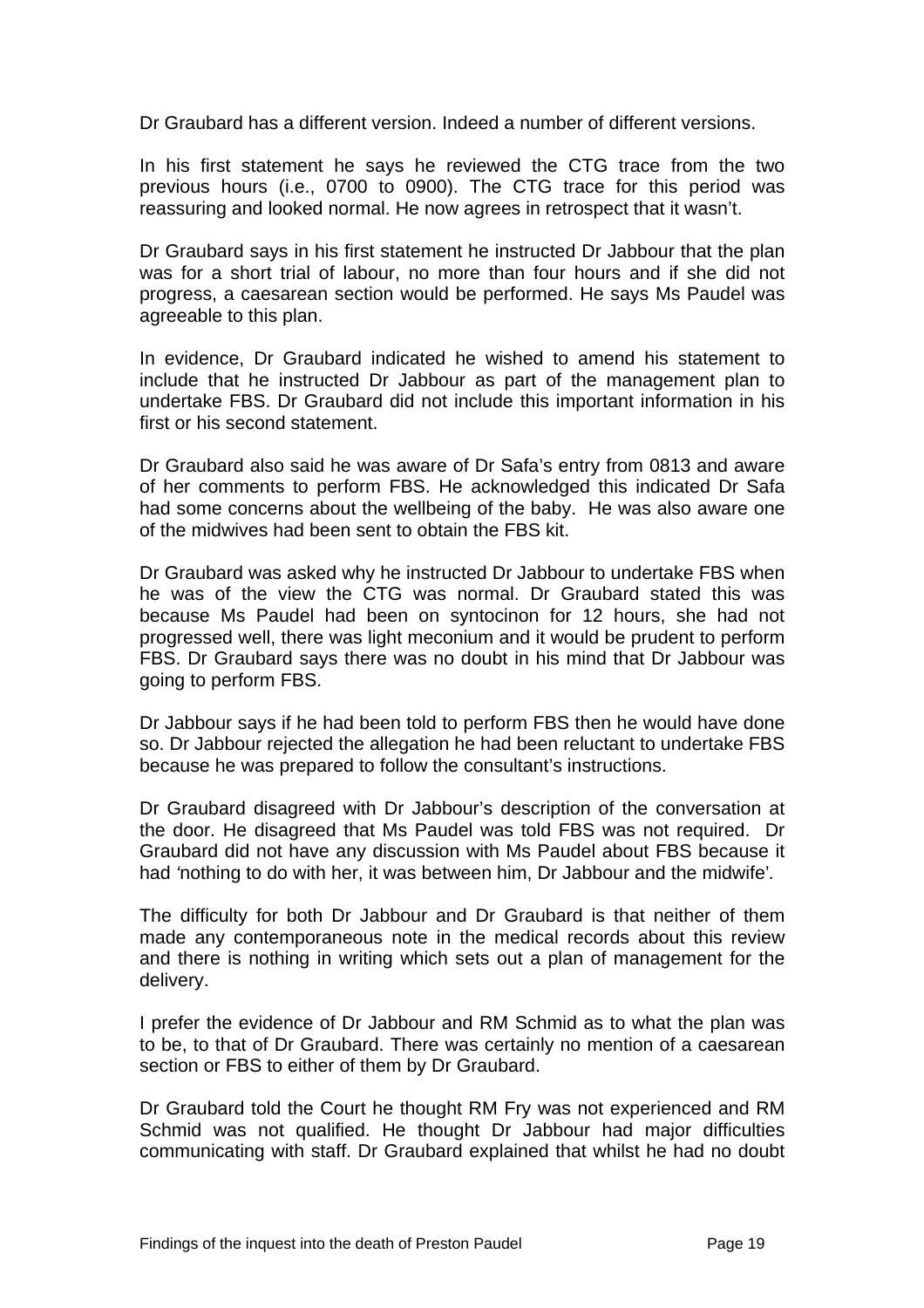about Dr Jabbour's professional capabilities, he was concerned about the midwives but he could not do anything about that.

Dr Graubard rejected the assertion he should have remained at the Hospital in those circumstances.

Given what he had to say about the staff present that day, and if he had that genuine belief in their deficiencies, it is curious he would consider it appropriate to leave the ward. After hearing his evidence, it is difficult to know what he did believe.

In any event, RM Schmid was largely left to deal with the deteriorating situation on her own. It has to be said, partly in her defence, that at this stage she simply had instructions to continue with syntocinon and conduct a vaginal examination in a number of hours.

RM Schmid was present when she saw the CTG trace being reviewed, firstly by Dr Jabbour and then by Dr Graubard. They said nothing to her about the CTG being of concern, as both thought the trace was reassuring. RM Schmid was entitled to rely on the assessment of the consultant.

After 0900 the CTG tracing deteriorated and then later became pathological. RM Schmid did not make any recording of the CTG tracing over the next few hours in the CTG chart. This was completed the next day in the presence of the nurse manager and RM Fry. Accordingly it was completed, in retrospect, no doubt with the benefit of some hindsight as to the outcome and she was assisted in completing the record by other staff members. She said she would never do that again. I accept that will be the case.

RM Schmid stated she was watching the trace but thought it had improved when Ms Paudel was repositioned. She now realises it did not improve and by 1040 the decelerations were deep and action should have been taken then.

She has subsequently done lots of reading, completed the K2 online training and attended RANZCOG training courses. She acknowledged she should have asked for assistance much earlier from RM Fry or the medical staff. She remains deeply affected by the outcome and the part she played in it.

RM Schmid performed a vaginal examination at 1020 and accidentally hit the emergency buzzer. RM Fry and Dr Jabbour entered almost immediately as Dr Jabbour says he was by the door. RM Schmid informed RM Fry and Dr Jabbour of her findings from the vaginal examination, particularly that Ms Paudel was fully dilated. Dr Jabbour instructed RM Schmid to allow one hour for head descent.

Dr Jabbour says he was also informed that Ms Paudel's CTG trace remained reactive. He did not review the CTG. He was not told by RM Schmid there were any concerns about the CTG and assumed RM Fry had reviewed it. Yet again, an opportunity was missed, based on a lack of communication between the midwives and doctors.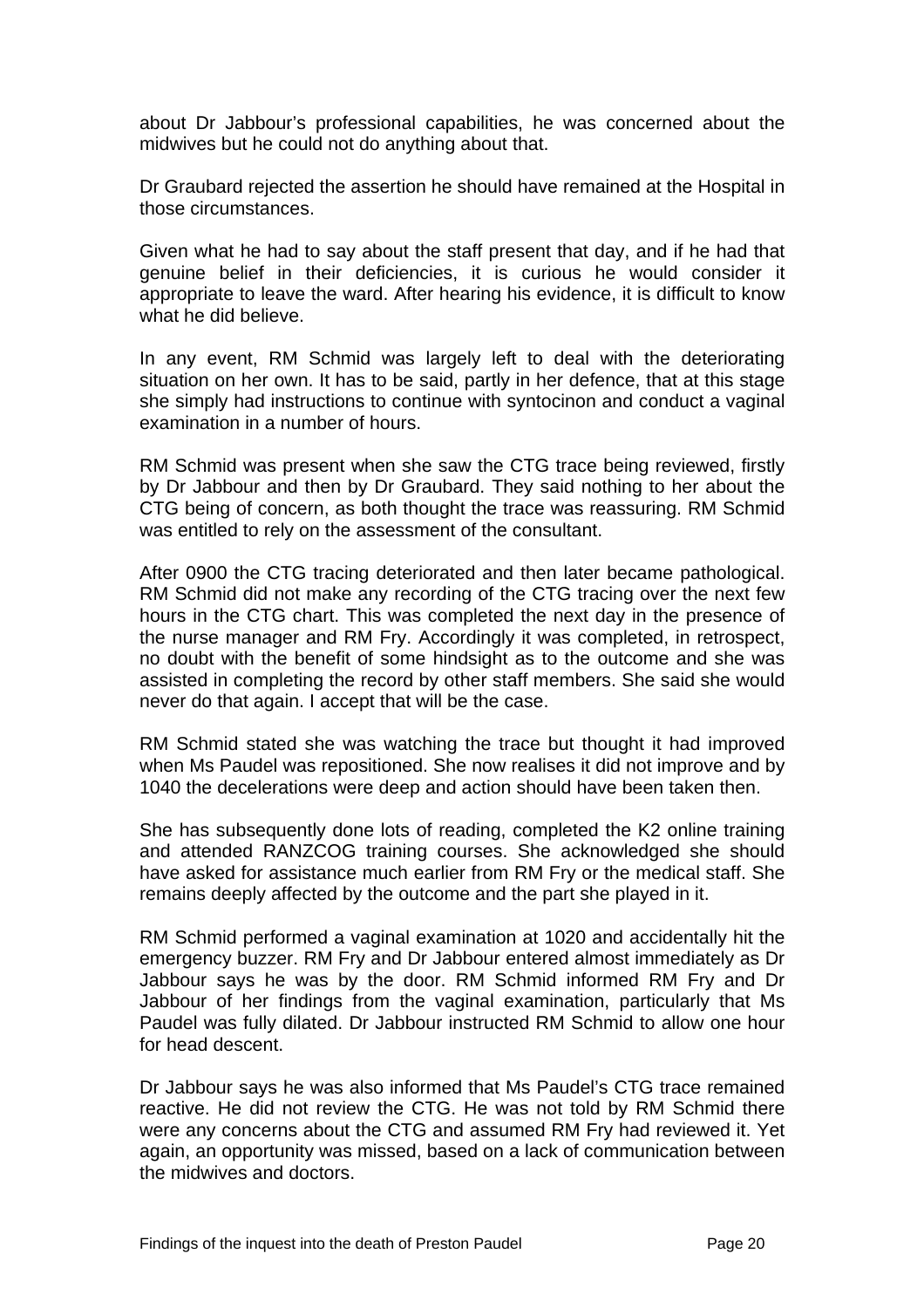Dr Graubard says he was telephoned by Dr Jabbour at around 10 – 1030. Dr Jabbour advised Ms Paudel was fully dilated and second stage had commenced. Dr Graubard says he was reassured and expected the baby to be delivered shortly. It is accepted that, with this information, Dr Graubard could have been entitled to be reassured. However, given what Dr Graubard now says was his instruction for FBS, it is noteworthy he did not ask what were the results.

A trial of active pushing commenced from 1050 but there was little head descent and the fetal heart rate increased to 160 and there was reduced variability and decelerations. RM Schmid says she briefly spoke with RM Fry about the above and says RM Fry told her to reposition Ms Paudel to allow for passive descent, which she did.

At 1115 Dr Jabbour and RM Schmid discussed Ms Paudel's progress in the office. RM Schmid says she advised Dr Jabbour of the reduced variability, increased heart rate and deep decelerations shown on the CTG during the trial of active pushing. Dr Jabbour instructed RM Schmid to recommence active pushing, which she did. There is no controversy about this version of events.

What is controversial is that in his first statement signed 22 July 2010, Dr Jabbour noted that RM Schmid advised him the CTG trace had some reduced variability but she was not concerned. He stated that at 1125 he assessed the CTG and observed variable decelerations.

In his second statement signed two years later on 17 May 2012, he says he now had no memory of reviewing the CTG at this time and suggests stated aspects of the first statement were not accurate, particularly as to whether he reviewed the CTG trace at 1120.

The significance of this time is both Drs Weaver and Lingard agree that at 1100 the CTG trace was pathological and birth should have been brought on then, at the very latest, but preferably hours earlier.

The difficulty for Dr Jabbour is that after the delivery at 1430 he made a retrospective note in the medical records saying he assessed the CTG at 1120 and it had variable decelerations. He does not record it was pathological.

RM Schmid says Dr Jabbour did look at the trace at 1125 and she noted this on the CTG trace by writing '*R/v by O & G Reg'.* Accordingly there are two reasonably contemporaneous notes in the records, being Dr Jabbour and RM Schmid, as well as the first sworn statement.

Dr Jabbour's explanation for why I should prefer the version produced in his second statement and in court, to the contemporaneous version noted a few hours after the event, is curious and I consider implausible. He says he was in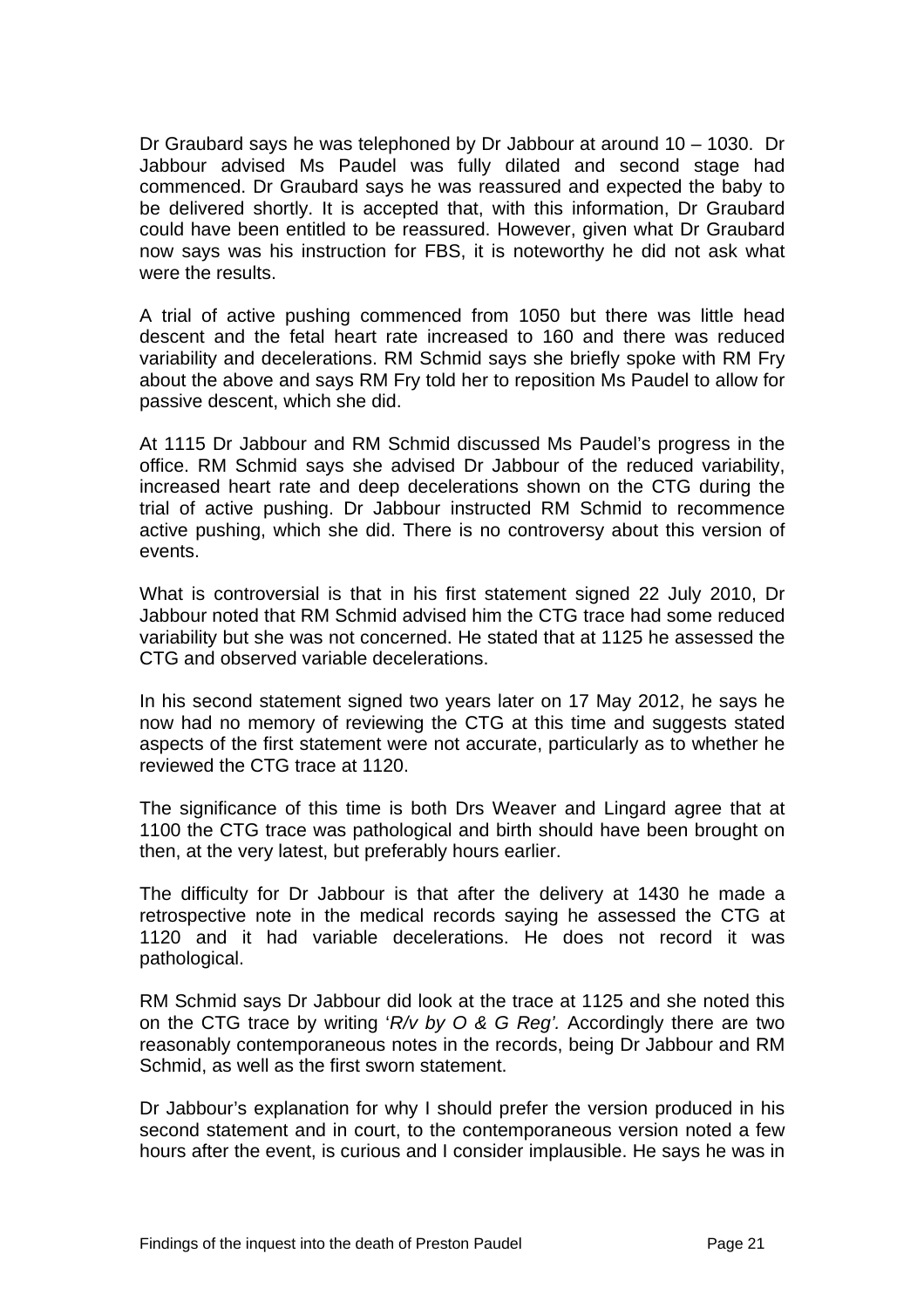shock and was not in a good state of mind and just wrote things down without thinking.

It may be his genuine memory now that he does not recall reviewing the CTG at 1120. The conclusion I come to, at its best for him, is he skimmed over it or he reviewed it and he did not understand its significance. Either way, this was not optimal care and another missed opportunity.

RM Schmid still considered that the CTG had not improved so she went out to see RM Fry to advise that she wanted Dr Jabbour to review Ms Paudel's CTG. RM Schmid did not tell RM Fry she was concerned or it was urgent.

RM Schmid was an experienced midwife of some four years. RM Fry was the team leader that day but it was not a direct supervisory role. RM Fry did not review and was not asked to review the CTG trace that day. I accept if she had been told there were concerns she would have reviewed the CTG herself or had someone else review it. No doubt this was also a potential opportunity that was missed. There have been changes to the team leader role since the RCA recommendations, which will be discussed later and which address these concerns.

Dr Jabbour then reviewed Ms Paudel at 1210. Preston's head was on view and Dr Jabbour wrote HOV (head on view) on the CTG trace. Dr Jabbour and RM Schmid encouraged Ms Paudel to push.

Dr Jabbour says he thought delivery appeared imminent, within two minutes. Dr Jabbour asked RM Schmid if she was happy with how things were going and she replied 'yes'.

Dr Jabbour left as he said he was very busy with other patients but he contacted the paediatric registrar to advise the baby's delivery was imminent.

Dr Jabbour has since reflected on his actions and agreed he should have remained and performed an episiotomy. He stated it was possible he was overwhelmed by what was happening in the labour ward at that time.

RM Schmid says that after Dr Jabbour departed she felt a little more reassured following Dr Jabbour's review.

There was then a conversation between RM Fry and Dr Jabbour sometime after Dr Jabbour left. Dr Jabbour says he wanted to check the baby had been born but RM Fry said he did not need to do because she and RM Schmid were happy and RM Schmid would call if he was required. Dr Jabbour says he accepted this position and returned to his other patients.

RM Fry says Dr Jabbour said in a cheerful tone he was going to see what RM Schmid was up to. RM Fry said with a smile on her face 'I wouldn't, Angela [RM Schmid] will let you know if she has a problem'. RM Fry said it was her intention to reassure Dr Jabbour that RM Schmid was a competent midwife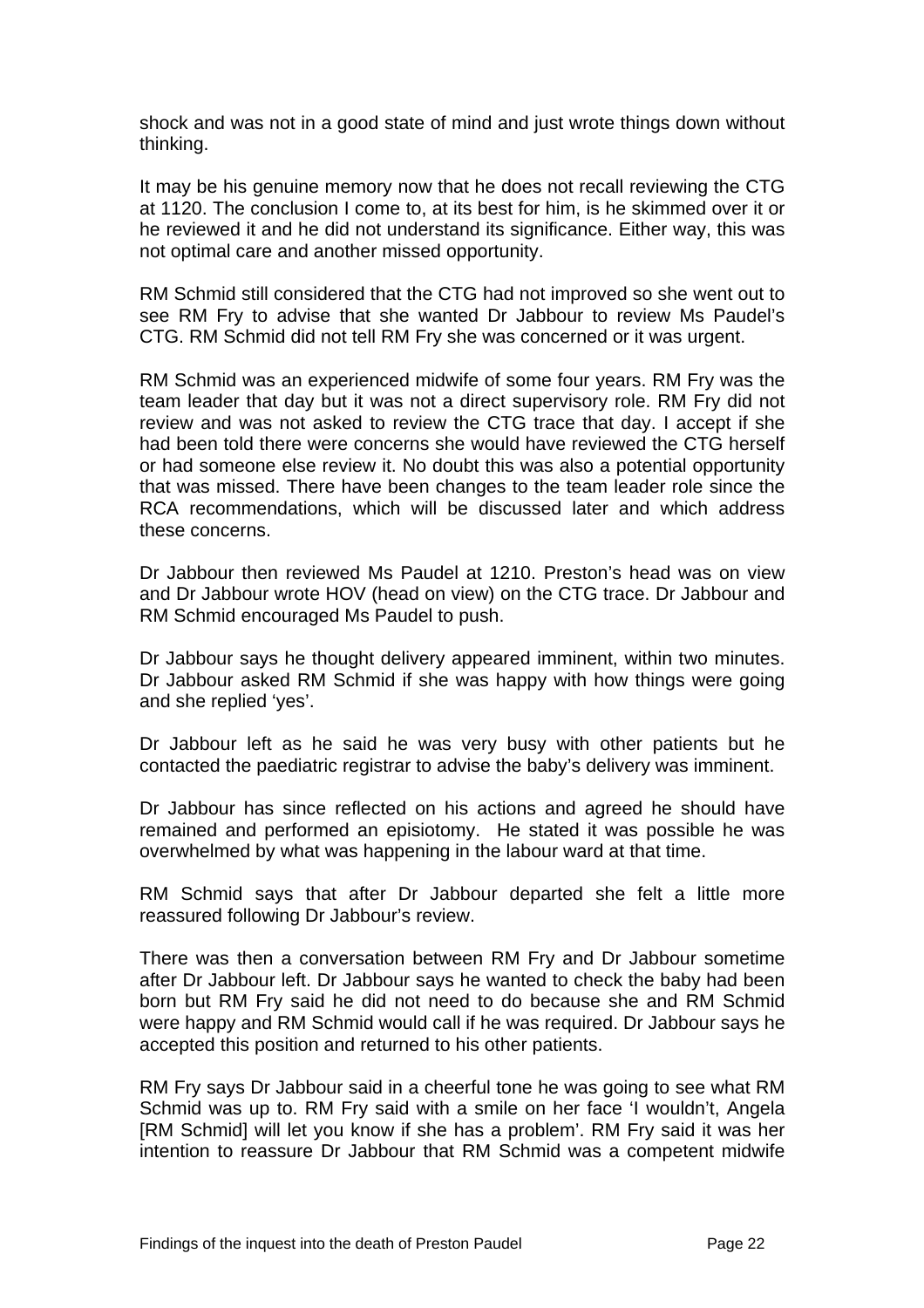<span id="page-23-0"></span>and would refer any problems to him. She says it was not her intention to advise him not to go into Ms Paudel's room.

The context for all this related to a discussion RM Fry had with Dr Jabbour on an earlier shift about professionalism and how he treated staff. It would seem that later this conversation was being interpreted as some form of attempt to block Dr Jabbour's entry into the room.

I accept this was not the case, but Dr Jabbour was certainly not encouraged to render further assistance by RM Fry. RM Fry of course did not know how dire the situation really was, because RM Schmid had not escalated her concerns to her.

There were a series of unfortunate events with a mix of poor communication, personality conflicts, hierarchy and culture which culminated at a critical time.

### **The Birth**

At between 1235 and 1240, RM Fry walked into the room to see if assistance was needed and asked how long the baby's head had been crowning and RM Schmid said 'a little while'.

RM Fry suggested an episiotomy. RM Schmid agreed and said she had been about to get RM Fry to review. RM Schmid needed guidance on an episiotomy as she had not cut one before.

Whilst RM Fry was giving RM Schmid instructions as to the episiotomy, RM Fry held the external CTG transducer in place to monitor the fetal heart rate but could not hear the fetal heart beat on the monitor. RM Fry relayed this information to RM Schmid who indicated the fetal heart beat had been fine during contractions.

Both wanted to deliver Preston quickly at this point. RM Fry noticed meconium and asked RM Schmid if she wanted paediatrics present at the delivery. RM Schmid replied no, it was only light meconium. Even at this very late point RM Schmid was still not aware how dire the situation had become.

However immediately after delivery occurred, it was clear there was a problem. Preston was born at 1250 but was floppy, pale and with no respiratory effort. Preston's pH was 6.9. This low pH would indicate a low likelihood of survival.

## **Following Preston's birth**

A Code Blue was called. Given that the review of the resuscitation by Dr Griffin indicated no concerns, it is not intended to detail what occurred during this period.

Dr Coghlan, the paediatric consultant, was of the opinion Preston remained in a severe encephalopathic state. He discussed the exceedingly grim outlook and high risk of death with Ms Paudel before Preston was transferred to the Mater Mothers' Hospital.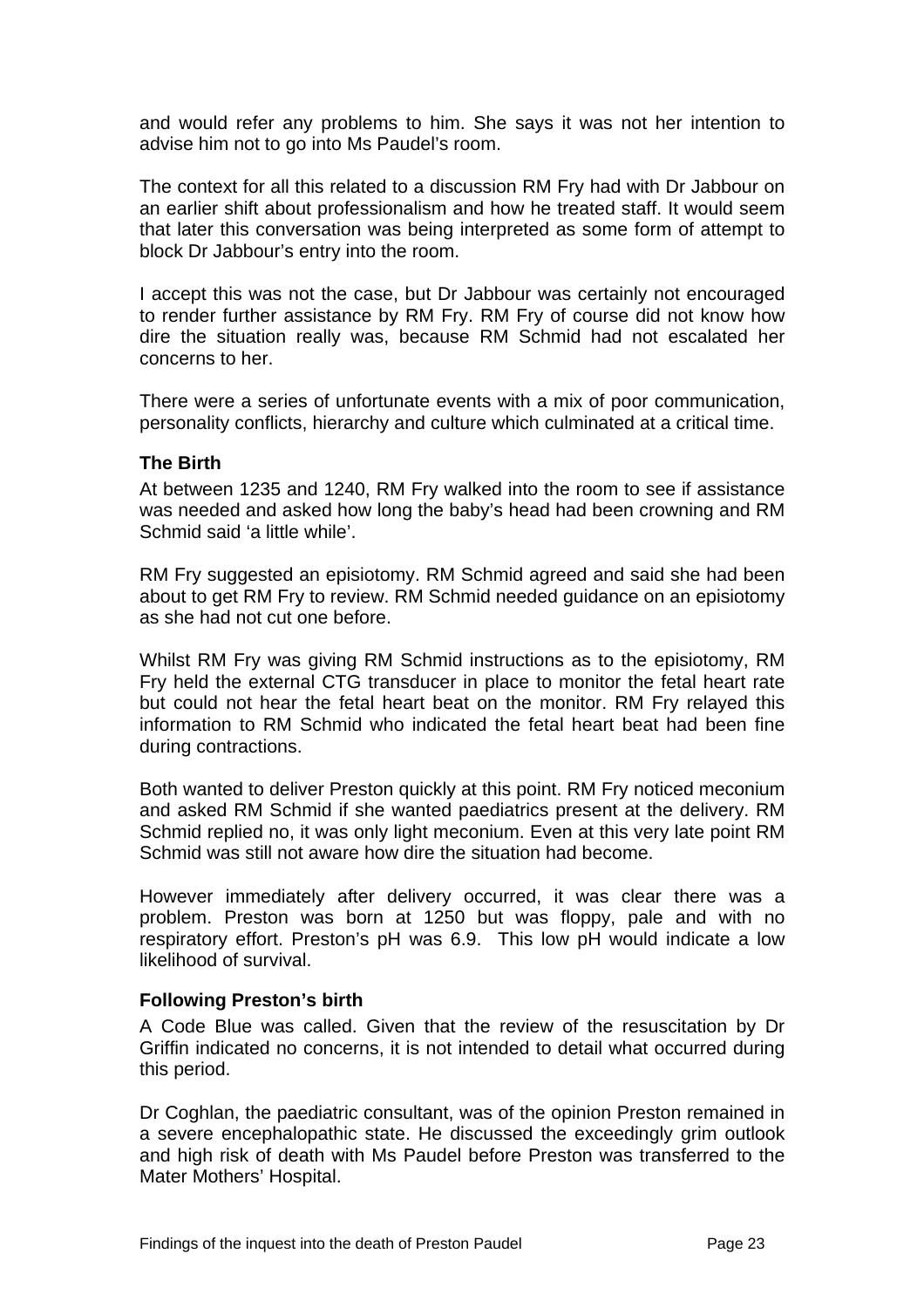<span id="page-24-0"></span>Whilst at the Mater Mother's Hospital, Preston remained on ventilatory support for two days. His condition did not improve and no brain activity was detected. A decision was made to withdraw life support and Preston passed away at 2.30pm on 13 October 2009

## **Expert Opinions about the issues**

## **Report of Dr Gardener about the CTG trace**

The interpretation and use of these monitoring devices is certainly not straightforward, and as this case indicates, prone to misinterpretation.

On Monday 12 October 2009, Dr Graubard forwarded a covering letter and the CTG trace to Dr Glenn Gardener at the Mater Mother's Hospital requesting him to comment on the CTG trace from Saturday night until Sunday 1020. Dr Gardener provided his report to the Hospital on 6 January 2010.

Dr Graubard says he sent the letter to Dr Gardener as he wanted transparency and a good solid opinion. He said he had not reviewed the CTG himself until he received it from his lawyers for the purposes of the inquest. He said he was not interviewed as part of the Root Cause Analysis.

The covering letter provided Dr Gardener with some brief information regarding the labour. Dr Graubard noted *'*suggestion of foetal scalp blood for PH was mentioned twice to validate non reassuring CTG however it was not done due to technical problems and reluctance of the on call Registrar who felt that the monitor improved between 0900 – 1000 hrs*'.*

Dr Graubard stated in evidence the technical issues he referred to related to complaints from registrars of blunt fetal scalp blood sampling kits. The evidence from a number of witnesses suggested there were old kits which had that problem but they had been replaced and this was not an issue at the time. Dr Jabbour denied he was reluctant to proceed to FBS and had suggested it to Dr Graubard.

This could be considered another example of Dr Graubard's attempts to reflect badly on the actions of others without acknowledging his own contribution to the outcome.

In his report Dr Gardener was of the opinion the CTG trace up until 0200 on 11 October 2009 was characterised by variable decelerations with baseline fetal heart rate within normal limits and normal short term variability.

Dr Gardener indicated that from 0210 the variable decelerations increased in amplitude and short term variability was reduced. From this point on until the time of birth he had concerns about the CTG and that further investigation of fetal well being, for example FBS or delivery was indicated.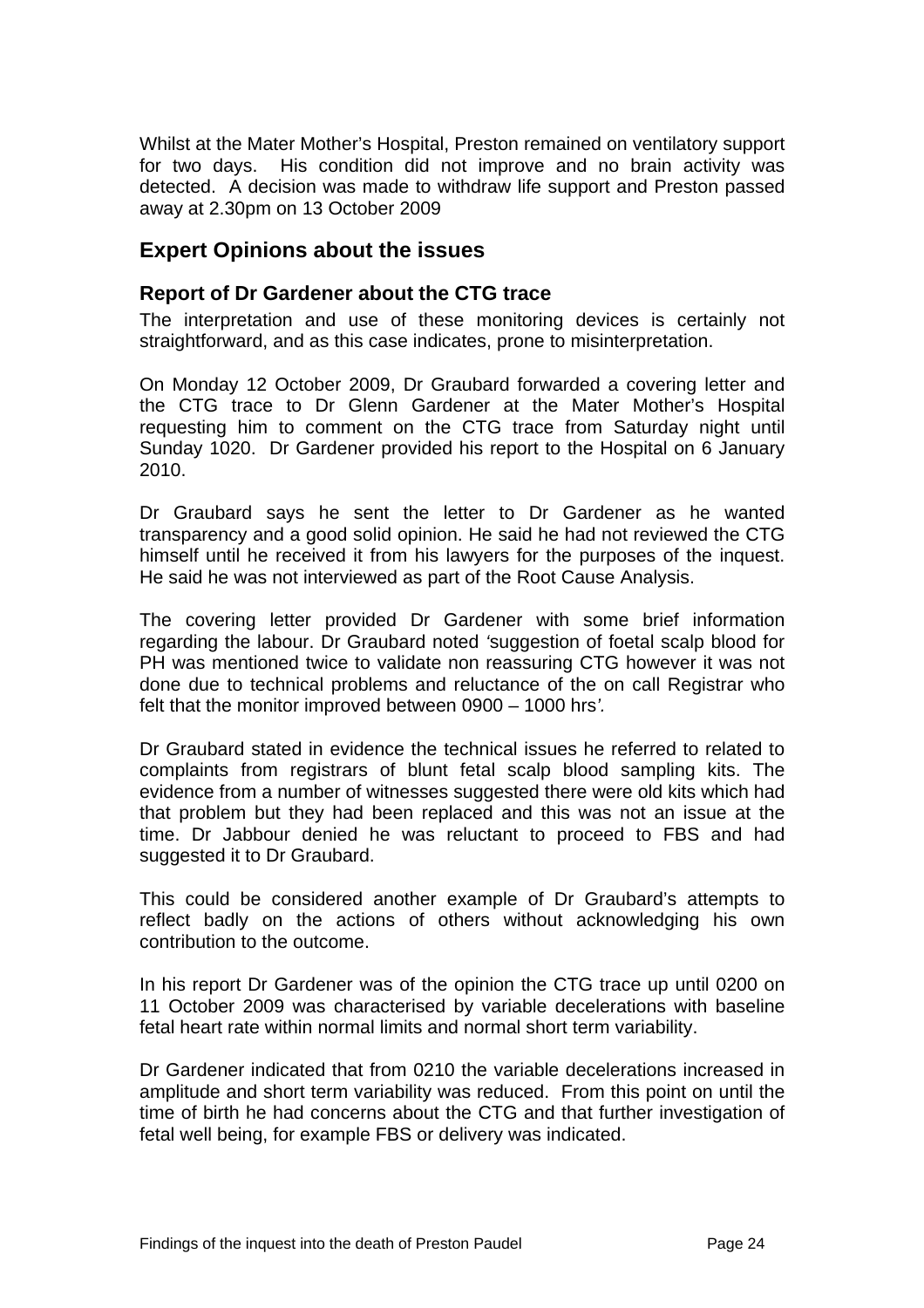<span id="page-25-0"></span>Between 0230 and 0640, the short term variability was within normal limits however the variable decelerations become broader. From 0719 the decelerations can be classified as late/type 2 in relation to the timing of the contractions.

Between 0820 and 1020, the CTG tracing demonstrated variable decelerations with short term variability maintained within normal limits. Between 1020 and 1250, Dr Gardener was of the opinion there were frequent deep variable decelerations with reduced short term variability.

## **Evidence of Dr Lingard and Dr Weaver**

The Office of the State Coroner requested an expert review from Dr Lingard, an obstetrician in private practice at the Mater Mother's Hospital and a consultant since 1993. Dr Lingard was provided with the CTG tracings, medical records and statements from the midwives and doctors.

Associate Professor Edward Weaver also provided an expert report on behalf of the lawyers representing Dr Graubard. Associate Professor (A/P) Weaver has over 30 years experience as an obstetrician, is on the expert witness register of RANZCOG and is the immediate past president of RANZCOG. Dr Weaver had also assisted in the development of the RANZCOG fetal surveillance guidelines.

In general they agreed on most aspects of each others' evidence.

There is no issue that it was appropriate management for Ms Paudel to be monitored continuously with CTG and for syntocinon infusion to be administered to induce labour. Dr Lingard reported that Ms Paudel was appropriately monitored and reviewed regularly in the first stage of labour however it is the interpretation of her CTG during those reviews which did not result in a more timely decision to deliver Preston.

Dr Lingard was of the opinion the CTG trace up until 0130, apart from an occasional variable deceleration was normal. He was of the opinion that from 0130 there were frequent variable decelerations and from 0200, frequent late decelerations. Both he and Dr Weaver would have performed a caesarean at 0200 given at that time the CTG was not reassuring.

Dr Lingard disagreed with the opinion of Dr Weaver that between 0200 and 0500 there were some normal parts of the CTG. Dr Lingard thought that at 0500 in the morning the CTG was terrible and if the cervix had been dilated he would have tried for a vaginal birth or a caesarean then.

Dr Lingard opined that with this CTG pattern, a FBS to measure fetal ph or lactate would have enabled the treating team to determine if there was fetal distress requiring delivery. If normal, then labour could continue, but with repeat blood sampling if the CTG abnormalities persisted. The earliest time the FBS could have occurred was at 0550 but Dr Lingard considered given the circumstances and the inability to perform fetal blood sample to reassure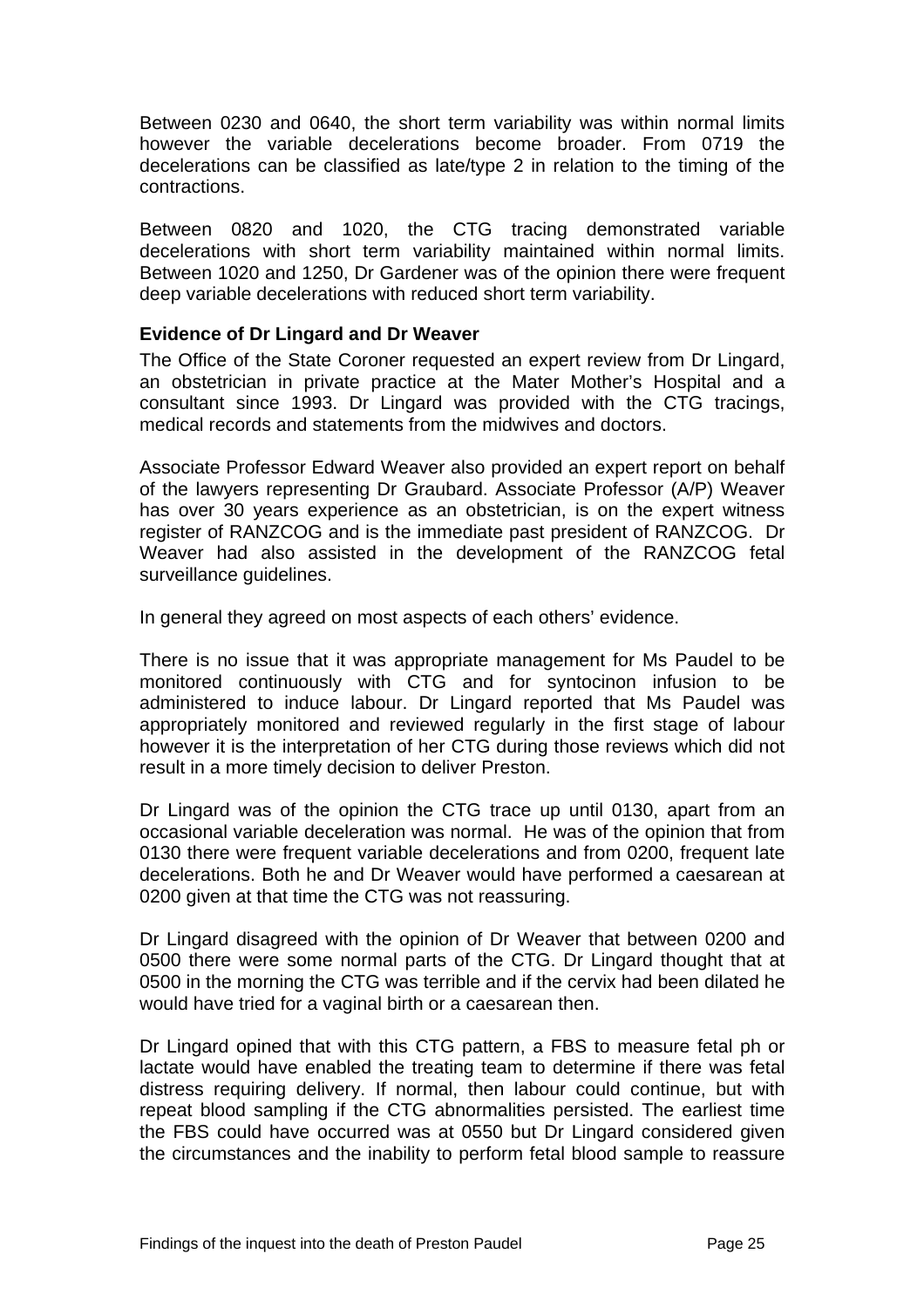the baby was healthy, many obstetricians would have chosen to deliver via caesarean earlier.

Dr Weaver agreed the CTG trace had become concerning by 0500 and it was appropriate for the midwives to call in Dr Safa.

Dr Weaver agreed it was not unreasonable for Dr Safa to consider a caesarean was appropriate at that time. If, Dr Graubard was told only about the length of time of the syntocinon and there was no mention of an abnormal CTG then he might have agreed that to give it another two hours was appropriate if the CTG was okay. However in this case Dr Weaver said 'it drifted on and on'.

Dr Lingard agreed it was acceptable management to give it another two hours, if the CTG trace was normal. However in this case there was still decelerations after the syntocinon was ceased and certainly after the epidural.

Dr Weaver was asked to specifically comment on the appearance of the trace at the time Dr Graubard saw Ms Paudel at around 0900 and in the few hours beforehand. He opined that the trace at the time of the review looked normal.

Interestingly, in hindsight Dr Graubard did not necessarily agree with the opinion of Dr Weaver that the CTG trace at the time of his review at 0900 was normal.

Dr Lingard's opinion was here at variance with Dr Weaver as Dr Lingard said that at 0900 if Dr Graubard looked at the trace back to at least 0700 he should have seen late decelerations and more shallow variable decelerations and some broad decelerations thrown in. Whatever way you looked Dr Lingard said it was not a normal CTG

Dr Lingard stated that restarting syntocinon without first assessing the fetal wellbeing with a FBS is not what most obstetricians would have done. Given the clinical situation and the CTG tracing, Dr Lingard opined most obstetricians would have proceeded by delivery via a caesarean section then.

Dr Weaver agreed it was not reasonable to omit a FBS prior to recommencing the syntocinon infusion around 0800. Dr Weaver said by the time the delivery had got to the second stage and particularly after 1110 it would have been better to deliver the baby and not consider scalp testing.

He considered the baby should have been delivered at 1100 at the very latest and should have been delivered hours earlier. The trace looked concerning at 1110 and much more concerning at 1130. The trace was virtually uninterpretable from about 1205 until the birth of the baby.

Dr Lingard noted Ms Paudel's second stage of labour for two and a half hours with active pushing for one hour and 50 minutes would be within acceptable limits for a first labour however, given the abnormal CTG trace, delivery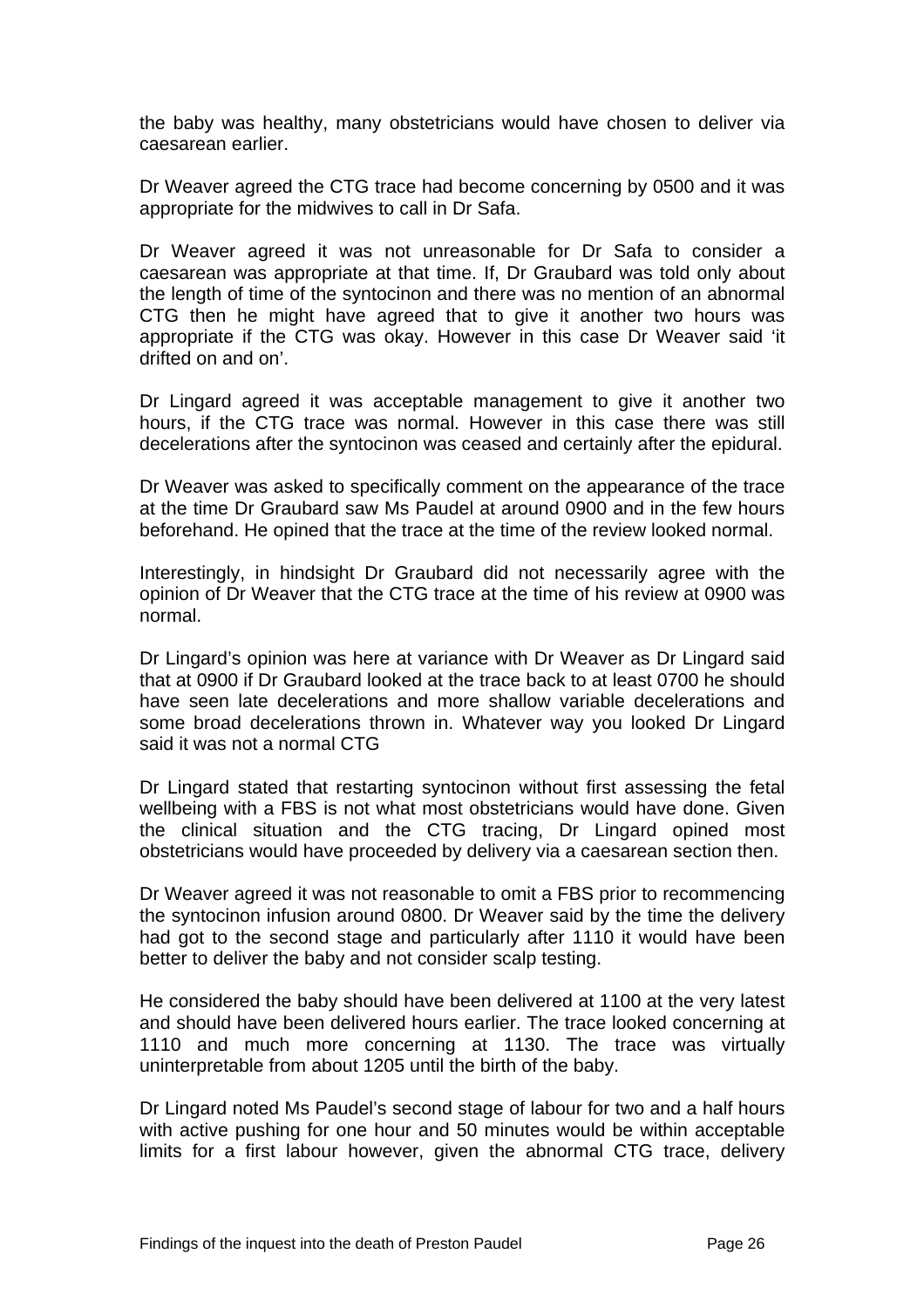<span id="page-27-0"></span>should have been assisted with forceps or vacuum, as soon as Ms Paudel's cervix was fully dilated.

Dr Lingard considered an episiotomy should have been performed earlier, but would have been unlikely to assist until 1210 however it may have shortened the second stage of labour by 30 minutes.

Dr Weaver said when the CTG trace became abnormal, her care seems to have been escalated, with the midwives caring for her notifying the obstetrics registrar, who should have reviewed the patient. However after his last review, the registrar does not seem to have been notified of any concerns the staff had about the trace and it is not clear from the notes how often the fetal heart was ausculated after 1205 when the trace became uninterpretable.

## **Root Cause Analysis**

The Root Cause Analysis was completed on the 23 March 2010. There appears to be some uncertainty as to whether all of the key personnel were involved in interviews for the RCA. RMs Fry and Schmid participated but Drs Graubard, Jabbour and Safa were not interviewed. It is apparent Dr Graubard did not receive a copy of the final report notwithstanding he was still the acting director of the unit at that time. It is noted the personnel responsible for implementing recommendations were the Director of Nursing and Midwifery Services and the Director of Medical Services.

I have on a number of occasions in recent inquests commented on the failure to engage with key personnel in the course of completing RCAs.

On 5 July 2012, in the matter of the inquest in relation to Patient  $A^3$  $A^3$ , I commented that *wherever possible, Root Cause Analysis processes should be conducted such that relevant members of a treating team, if they wish to participate, are provided an opportunity to be interviewed and are provided with feedback as to the outcome of the RCA.* 

I made a similar comment in the Inquest of Mia Davies<sup>[4](#page-27-2)</sup>. This remains an ongoing issue for the Office of State Coroner.

Notwithstanding this concern with process, it is accepted the RCA was conducted in a timely manner and resulted in appropriate findings as to the root causes and made a number of recommendations.

Unsurprisingly the RCA noted that a contributory factor to Preston's death was that *'*CTG interpretation skills did not meet clinical requirements, CTG tracing was not interpreted appropriately and a plan of care was determined using incorrect and insufficient information. This led to the delivery not being performed in a timely manner and this may have contributed to the unexpected death of a neonate*.'* 

l  $3$  Inquest into the death of patient A, Office of State Coroner website, 5 July 2012

<span id="page-27-2"></span><span id="page-27-1"></span> $4$  Inquest into the death of Mia Davies, Office of State Coroner website, 28 September 2012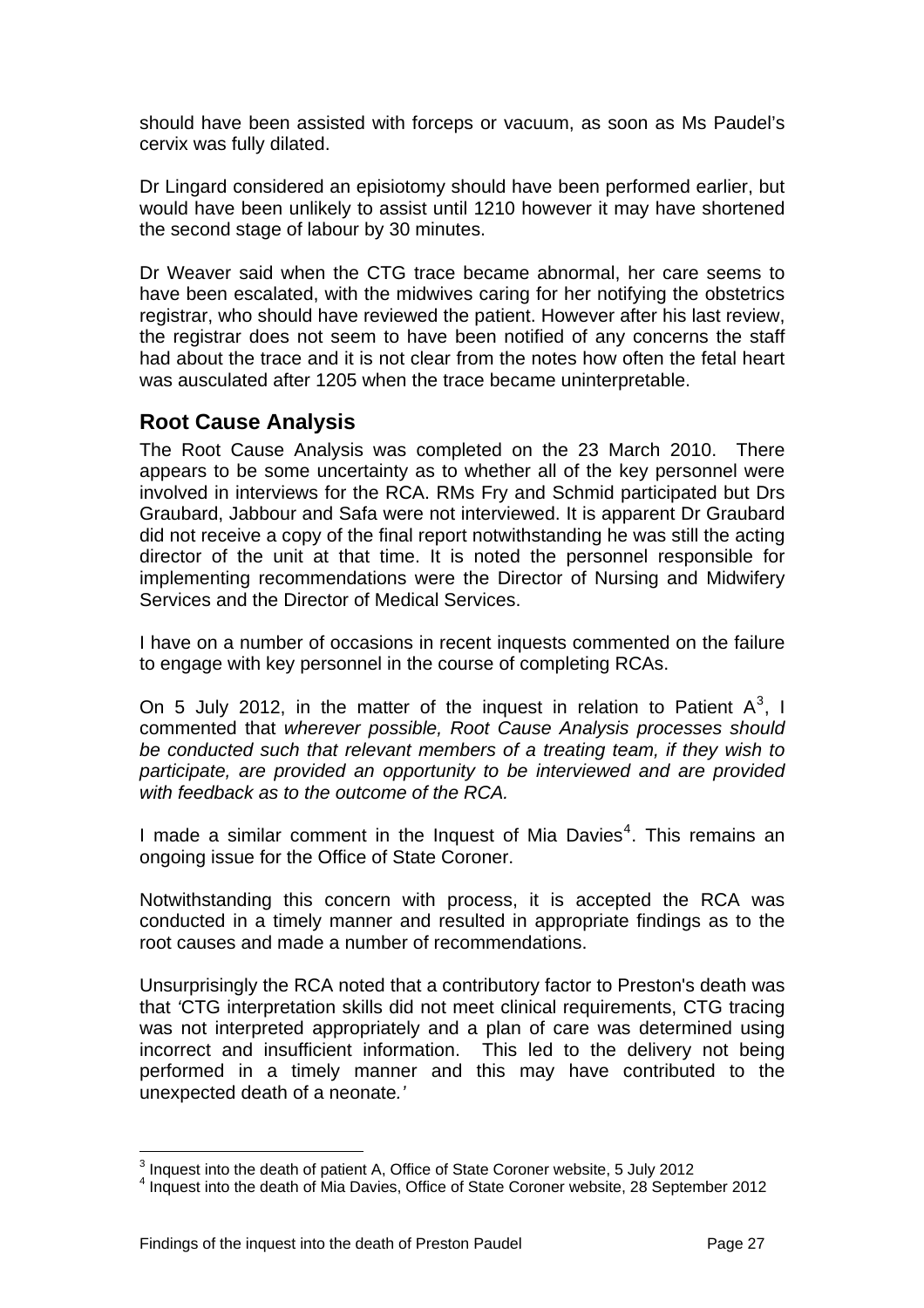As a result a recommendation was made to increase CTG training for all doctors and midwives. This included ensuring staff completed the K2 training annually by 100% of staff, and that workshops were facilitated by RANZCOG with 80% of staff attending within 12 months. The evidence supports that this recommendation has been largely implemented.

There was a further recommendation that the CTG interpretation be conducted as a formal/structured multi-disciplinary session with a designated coordinator and other recommendations for recording their attendance and competency of all staff was to be introduced. It would also appear this has been largely implemented.

A further important recommendation was to replace the current CTG assessment form with a CTG assessment sticker that can be attached to the CTG itself.<sup>[5](#page-28-0)</sup> The evidence suggested that midwifery staff completed the CTG assessment chart but generally this was not considered by other medical staff, most of whom were not even aware of its existence. It does not appear in the report as a recommendation but the evidence indicates that a process has been put in place such that the CTG trace is reviewed hourly by the midwife and reviewed each alternate hour by the team leader appointed for the birthing suite and/or the registrar or other medical staff.

The RCA also noted that as the roles of model care between (and within) nursing, medical staff and the patient are not clearly delineated there is a communication breakdown between (and within) nursing, medical staff and the patient. This led to a plan of care being determined on incorrect and insufficient information. It was recommended that the unit develop a multidisciplinary agreed practice statement that will clarify the philosophy of the unit, clarify roles within the unit and define the model care used within the unit so the patient is at the centre of care.

One of the outcomes was that 80% of clinical staff had attended HEAPS training including graded assertiveness training. However it does not appear, in general, that training has been completed by as many of the staff as was indicated by the recommendation. Certainly that needs to be followed up by the hospital.

Handover processes were also considered and it was noted that as the handover processes were unstructured and lacked detail, a plan of care was determined on incorrect and insufficient information. A recommendation was made for there to be developed and implemented a formal process team handover which should, as a minimum, be at the bedside, patient focused, involving nursing staff, medical staff and any other relevant clinician. The patient should be encouraged to participate in handover whether cases are perceived as normal complex. Handover should include the patient notes and a review of the CTG from the whole of the previous shift should be undertaken. The outcome was that 100% of handovers would meet the criteria within three months.

<span id="page-28-0"></span>l  $5$  A copy of the sticker is provided in the Glossary of Terms at page 2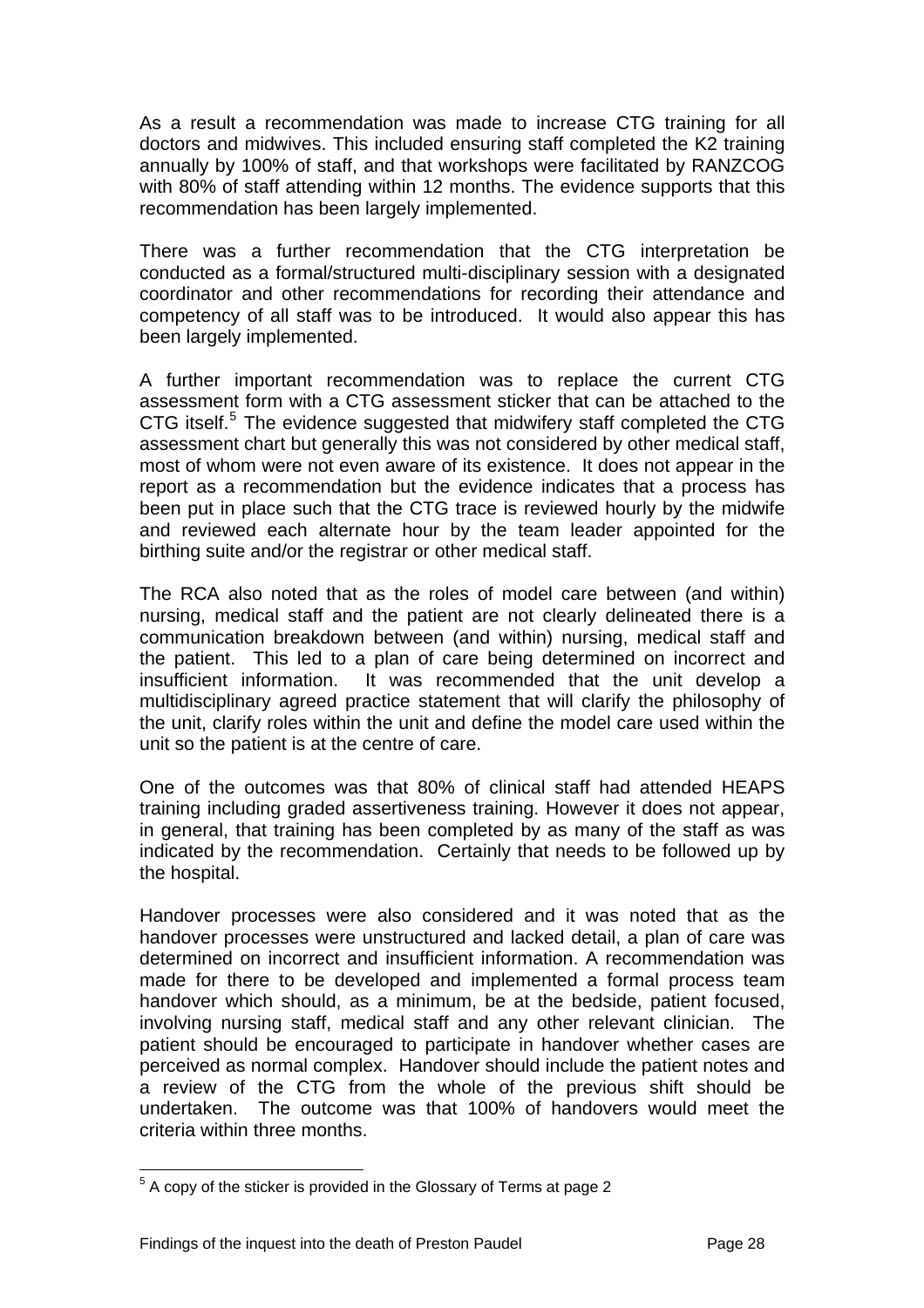<span id="page-29-0"></span>The evidence of Dr Lingard and Dr Weaver was to the effect that the implementation of the various recommendations would provide significant improvements.

Dr Lingard considered the Root Cause Analysis conducted by the Hospital addressed the issues of the need for additional and continual training in the interpretation of CTG monitoring and the appropriate subsequent management of abnormality. The RCA also addressed the need for better communication between nursing and medical staff, more regular rounds and a more formal handover of patients.

## **Conclusions on the Issues**

Up until 0200 hours appropriate decisions were being made about Ms Paudel's labour. It is evident there had been a discussion amongst some staff and the patient that a caesarean section may be considered at 0200. That discussion was not documented in the medical records and does not appear to form part of any communicated plan between the midwives and medical staff. It is possible that if Dr Safa had reviewed Ms Paudel at 0200, alternative plans may have been considered.

It is the opinion of Drs Lingard and Weaver that they would have proceeded to delivery by caesarean section at 0200 because of the lack of progress and the fact the CTG trace was not reassuring. FBS could not be conducted as the cervix was not dilated enough and therefore fetal well being could not be assessed.

It is accepted even if Dr Safa had reviewed Ms Paudel at 0200 a decision to proceed to a caesarean may not have been made and that would not necessarily have been a wrong decision, but there may have been more monitoring of Ms Paudel by her.

Ms Paudel was monitored appropriately over the next few hours by RM Mead with assistance from EM White. When they thought there may be some difficulty in interpreting the CTG they initiated a review by Dr Safa.

Dr Safa considered the trace was not reassuring and then waited almost an hour before conducting a vaginal examination. When this was completed she formed the view a caesarean should be performed or at least FBS to verify fetal well being. I accept she informed Dr Graubard of her concerns with the CTG and her view about FBS.

It is also accepted Dr Safa discussed as part of the handover with Dr Jabbour her concerns about the CTG and her thoughts about FBS being necessary.

Dr Safa did not initiate FBS on her own accord prior to leaving her shift although it is noted the epidural had only just been inserted.

There then appeared to be some hesitancy on the part of Dr Jabbour to proceed with FBS himself. Accepting it was reasonable to wait for his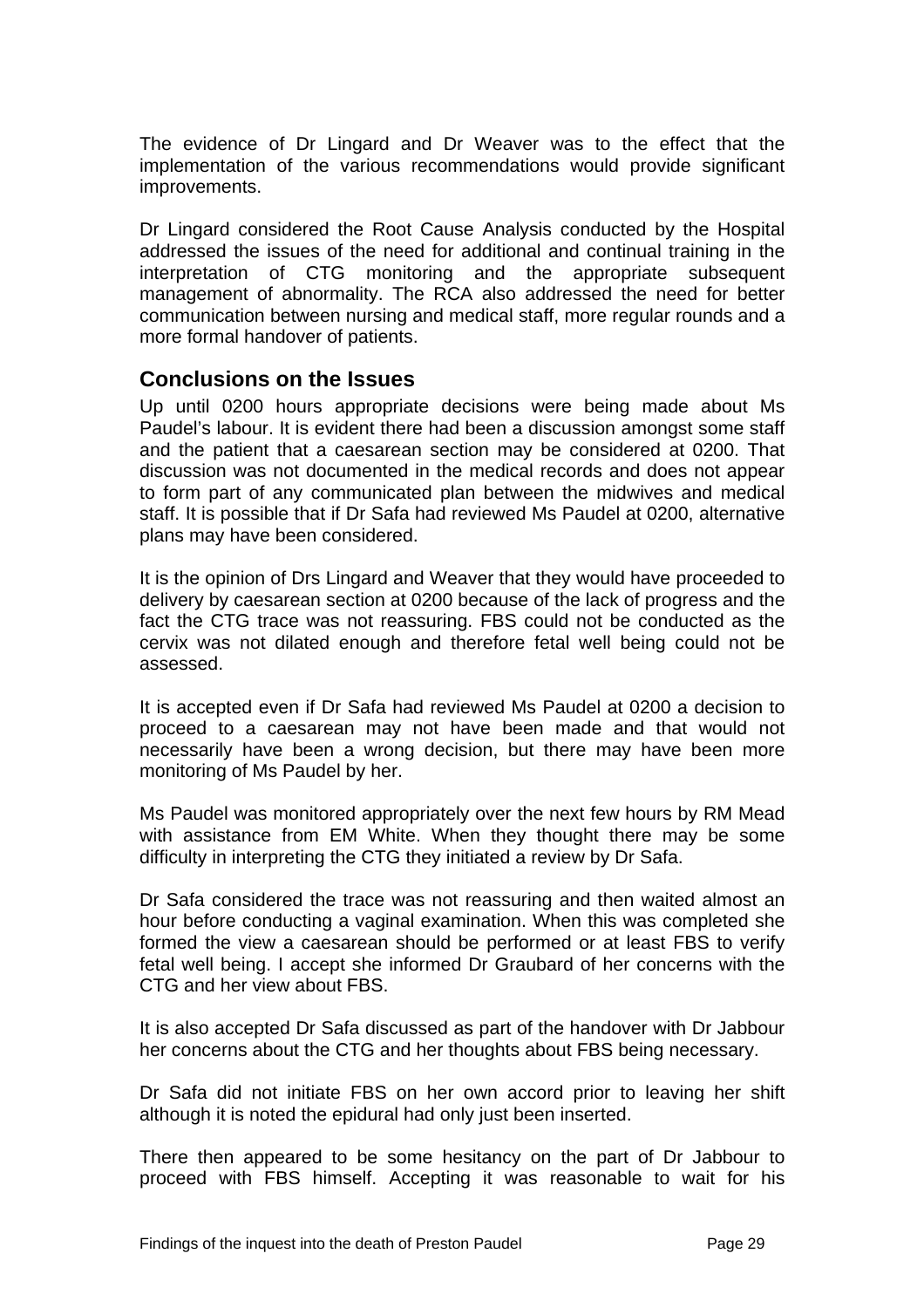<span id="page-30-0"></span>consultant to review he should have taken a more assertive role in what followed.

Neither Dr Jabbour nor Dr Graubard gave to the midwives or noted in the records any appropriate plan of management. Dr Graubard's style of communication was by no means optimal. I do not accept he gave an instruction to Dr Jabbour to complete FBS.

Given the plan as it was, it was reasonable for RM Schmid to proceed as she did for the next few hours, however by 1100 it is evident beyond any doubt the birth should have been escalated by her at that time. Dr Jabbour conducted a number of reviews in the next period and also seems to have missed entirely the significance of the pathological CTG and clinical signs which should have escalated the birth. The fact those reviews were conducted, may have provided comfort to EM Schmid. This gives some explanation as to why she did not take further action of her own accord.

RM Schmid did not communicate any concerns to RM Fry. If she had it is possible RM Fry may have taken some escalating action. By the time RM Fry arrived it was well and truly too late.

There were many opportunities over the eight hour period from 0500 to 1250 where Dr Safa, Dr Jabbour, Dr Graubard and RM Schmid could have escalated concerns about the CTG, conducted FBS and determined an alternative course of management which escalated the birth well before Preston's condition was compromised. These opportunities were all missed because of misinterpretations of the CTG by Dr Graubard at 0900, RM Schmid over the hours from then until birth and by Dr Jabbour; failures to assertively communicate by Dr Safa and Dr Jabbour; and failures by Dr Graubard and Dr Jabbour to develop a plan of management and communicate this to the midwives.

RM Schmid and Dr Jabbour have considered their role in the events that followed and accepted responsibility and learnt from their mistakes. As the consultant who had ultimate responsibility for Ms Paudel, Dr Graubard sought to direct most of the blame to others and accepted only in retrospect his interpretation of the CTG at 0900 was wrong.

## **Findings required by s45**

## **Identity of the deceased** – Preston Paudel

**How he died** – Preston died as a result of being deprived of oxygen at some point during his mother's labour, most likely during the second stage of labour. There were numerous opportunities for Preston's well-being to have been ascertained however this did not occur and he was born with a poor prognosis for survival.

**Place of death** – Mater Mothers Hospital SOUTH BRISBANE QLD 4101 AUSTRALIA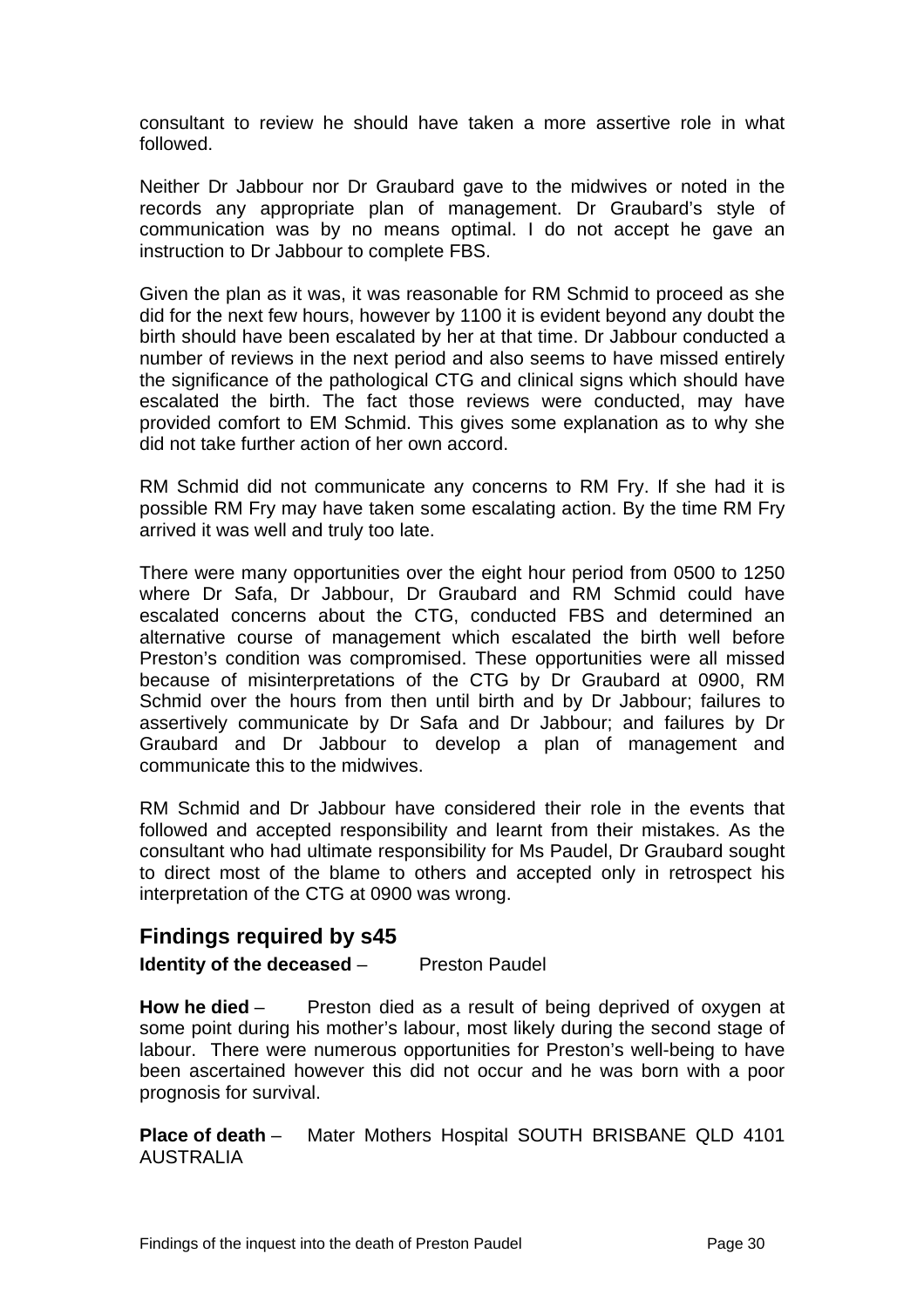## <span id="page-31-0"></span>**Date of death**– 13 October 2009

**Cause of death** – 1(a). Main disease or condition in foetus or neonate: Global hypoxic-ischaemic encephalopathy.

1(b). Other diseases or conditions in foetus or neonate: Incomplete rotation of the gastrointestinal tract: Small for gestational age.

1(c). Main maternal disease or condition affecting foetus or neonate: Nil.

1(d). Other maternal diseases affecting foetus or neonate: Nil.

Other significant conditions

2. Nil.

Underlying cause of death: Hypoxic - ischaemic encephalopathy.

## **Comments and recommendations**

Section 46 of the Act provides that a coroner may comment on anything connected with a death that relates to:

- public health and safety,
- the administration of justice, or
- ways to prevent deaths from happening in similar circumstances in the future.

Despite what I consider to be concerns about the RCA process, the RCA did identify areas for improvement and adopted changes that were necessary and appropriate. The recommendations were supported by the independent experts. It is recommended the Hospital continues to implement and monitor the success of the recommendations of the RCA, particularly the K2MS training and the completion of the CTG sticker.

There was some conflicting evidence at the inquest about who is to conduct the hourly reviews of the CTG. Given this, the Hospital should clarify this position with all staff.

There was evidence that it is sometimes difficult for the hourly review of the CTG sticker to be completed. It would be appropriate for the Hospital to continue to audit this process to ensure the procedure is complied with.

The CTG assessment sticker adopted by Toowoomba Hospital appears to be a comprehensive tool to provide an interpretation of the CTG. Given the issue of CTG interpretation has arisen in other inquests I agree with Ms Marten's submission and: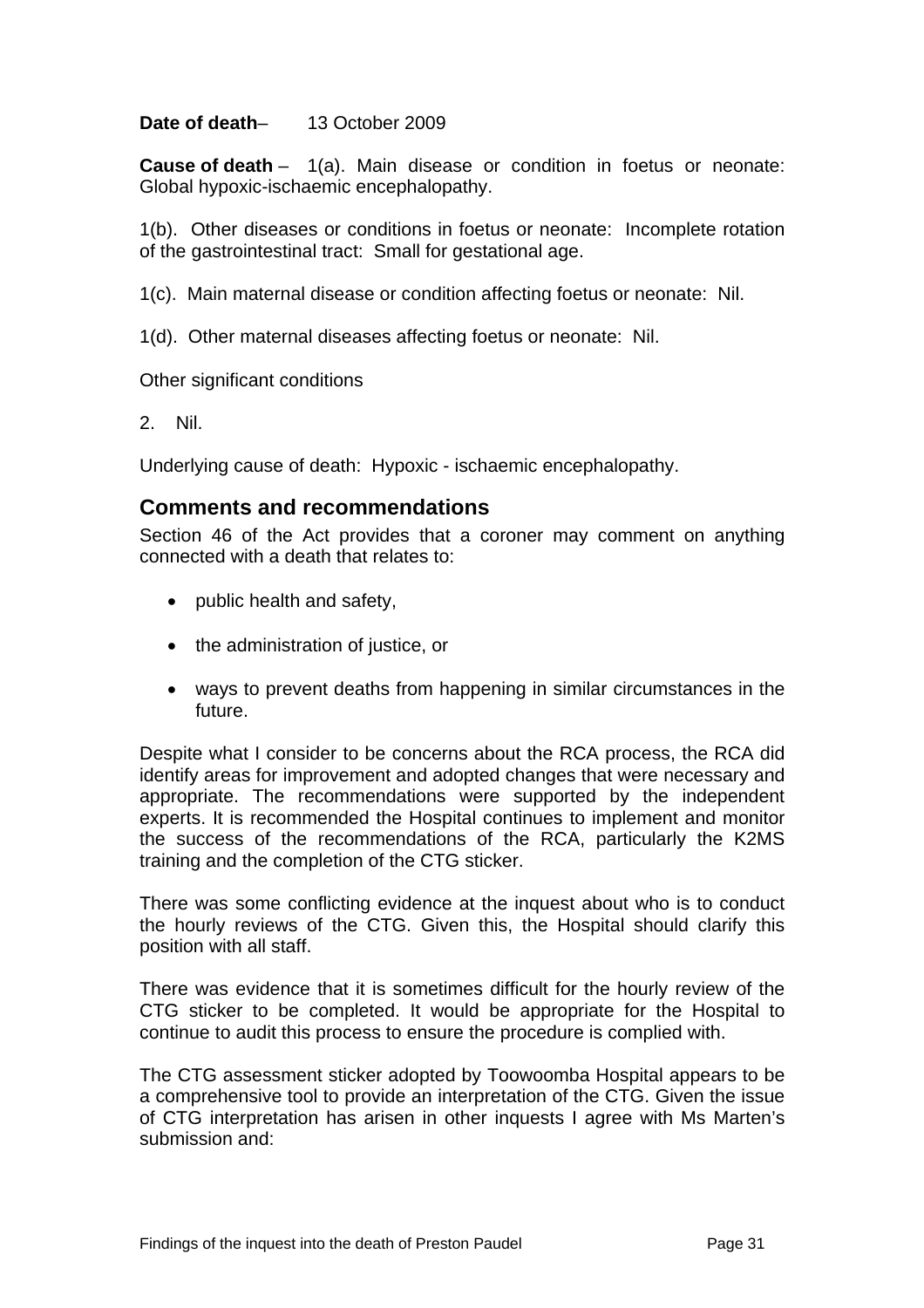## <span id="page-32-0"></span>**1. I make a recommendation that Queensland Health consider the implementation of this sticker at all hospitals throughout the State**.

There was also evidence that some staff had not completed graded assertiveness training. The Hospital should continue to review this aspect to ensure all staff receive or attend the appropriate training.

## **2. It is further recommended the Hospital implements a policy that the four hourly reviews of high risk patients be conducted by the registrars or consultants.**

There was evidence that the volume of documentation is difficult to complete. By way of comment it is suggested the Hospital consider ways to ensure midwives have an opportunity to complete the required documentation contemporaneously.

There was some evidence that team leaders, whilst now carrying a lighter patient load, still have some difficulty completing their duties. It is suggested the Hospital consider conducting an audit of the team leader's activities on shift to ensure they have adequate time to supervise staff and complete the CTG sticker reviews.

**3. I repeat my recommendation made at previous inquests that** *wherever possible, Root Cause Analysis processes should be conducted such that relevant members of a treating team, if they wish to participate, are provided an opportunity to be interviewed and are provided with feedback as to the outcome of the RCA.* **This should include, where possible, staff no longer at the Hospital.** 

## **Exercise of discretion of the Coroner to refer any party in accordance with section 48(4)**

Section 48(4) of the Act gives the coroner discretion to give information about a person's conduct in a profession or trade to a disciplinary body for the person's profession or trade if the coroner reasonable believes the information might cause the body to inquire into, or take steps in relation to the conduct.

Section 193 of the *Health Practitioner Regulation National Law 2009* requires a National Board to refer a matter about a registered health practitioner if the Board reasonably believes the practitioner has behaved in a way that constitutes professional misconduct.

Section 5 defines professional misconduct as unprofessional conduct by the practitioner that amounts to conduct that is substantially below the standard reasonably expected of a health practitioner of an equivalent level of training or experience.

The failure of RM Schmid to identify the ominous nature of the CTG trace and seek assistance, at the latest, from 1110 onwards arguably fell below the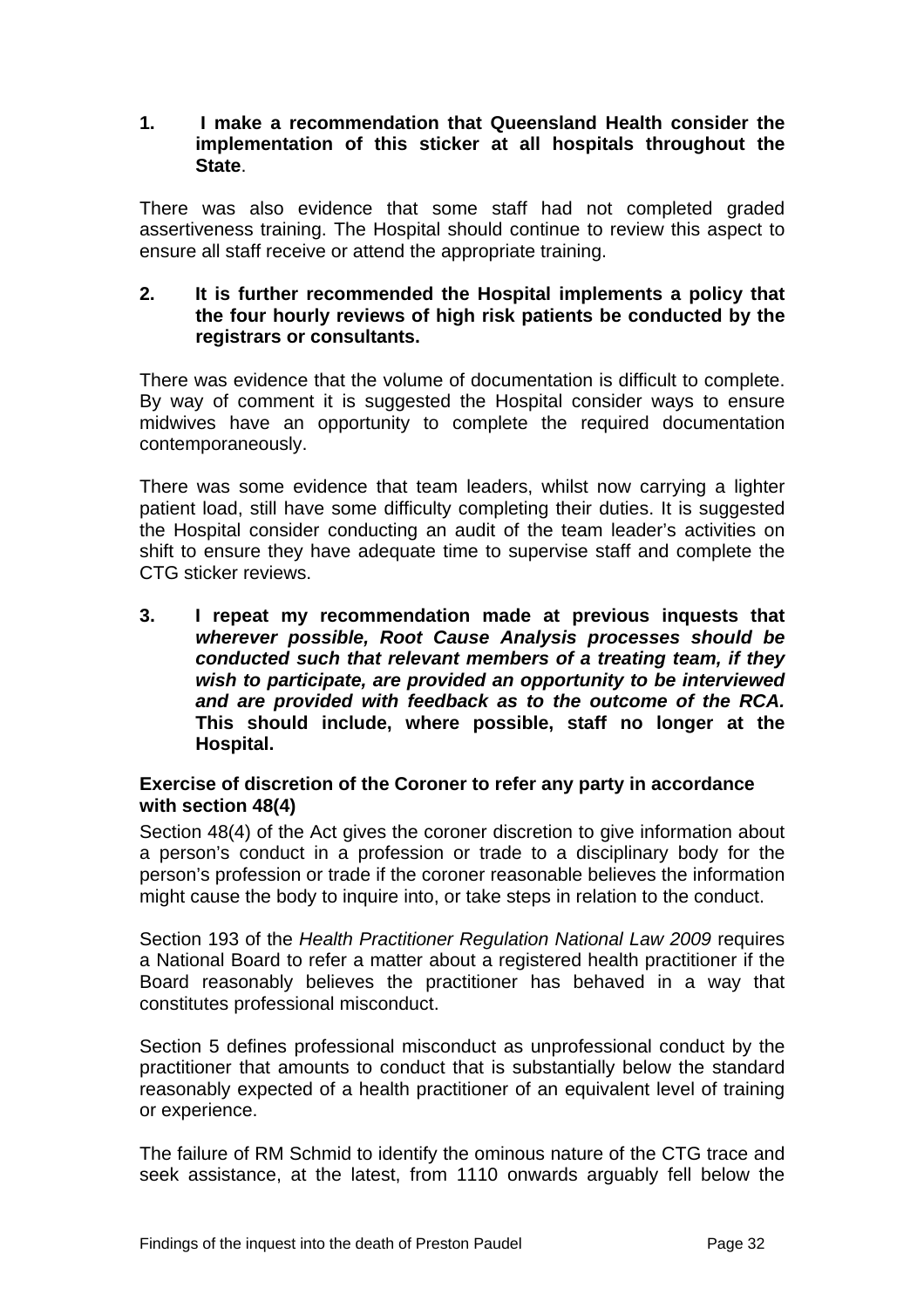standard reasonably expected of a registered midwife. Up to that point in time RM Schmid would have taken some comfort from there having been a number of earlier reviews of the Ms Paudel and the CTG by medical staff, and no concerns were communicated to her.

The failure of Dr Jabbour to monitor the CTG trace and/or take further action when he had an opportunity to do so on a number of reviews of Ms Paudel arguably fell below the standard reasonably expected of a first year registrar (with three years experience in obstetrics as a resident medical officer). Again Dr Jabbour would have taken some comfort from the fact the management plan, such as it was, had been formulated by his consultant and there had been no escalation or communication about any concerns by the midwives.

RM Schmid and Dr Jabbour made sensible and reasonable concessions regarding some deficiencies in the care and treatment they provided (or did not provide) to Ms Paudel. They have both learnt extensively from their involvement in this matter. RM Schmid has undertaken further training and self education. Dr Jabbour has continued on the RANZCOG training program and would have developed his skills further as a result of that program.

Ms Martens submitted that in accordance with the principles as set out by the State Coroner in his decision in the *Inquest of Stephen James Broe*, neither of them or any other midwife or doctor should be referred to the Australian Health Practitioners Regulation Agency (APHRA) for disciplinary action. I agree with this submission.

I have been critical of the evidence of Dr Graubard. Dr Graubard should have monitored Preston's fetal well being by ensuring FBS was performed when this was suggested by Dr Safa after 0615.

As Dr Weaver opined, Dr Graubard's review of Ms Paudel at 0915 and his failure to set out in the record and communicate to the midwives and registrar a clear management plan was far from optimal. However there is some differing opinion by the experts as to the CTG trace at that time, with Dr Weaver considering it to be normal. After this time, Dr Graubard was not involved in the labour, other than a telephone call after 1000 with Dr Jabbour, where no information was given which should have escalated a review.

Given those factors a referral to APHRA of Dr Graubard is not indicated.

The RANZCOG accreditation guidelines for the supervision of trainee registrars notes that first year trainees must always be rostered on with either a senior trainee or a consultant who is dedicated to the birthing suite except where the in-house credentialing process has identified the trainee as proficient enough not to require such supervision.

It became clear during the inquest that Dr Graubard was not an optimal supervisor and limited the extent to which he engaged with his registrars to provide them with training or supervision. Dr Safa felt she could not engage in